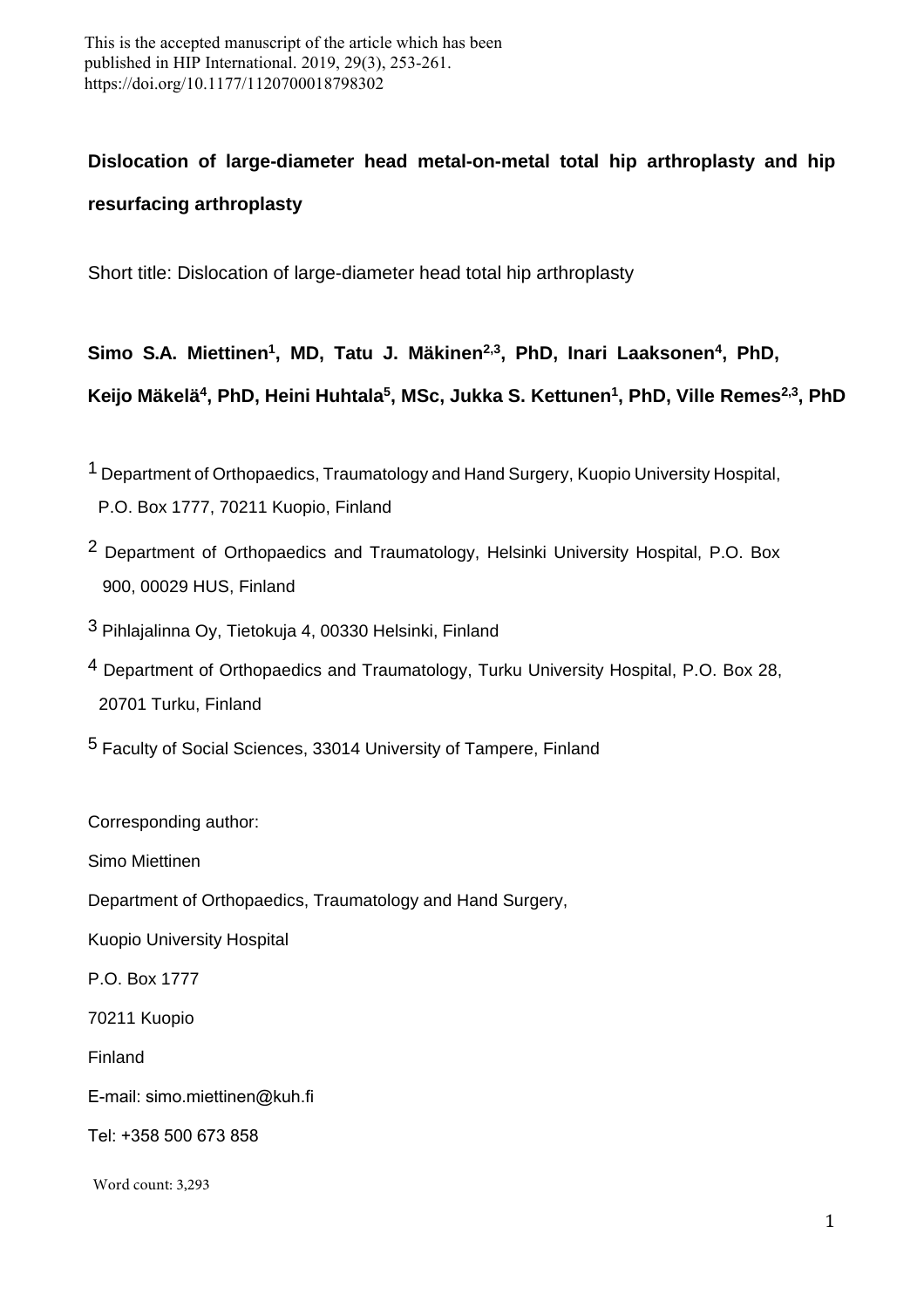#### **ABSTRACT**

#### **Introduction**

Dislocation of large-diameter head (LDH) metal-on-metal (MOM) total hip arthroplasty (THA) or hip resurfacing arthroplasty (HRA) is a rare complication. This study aimed to determine the incidence and risk factors for dislocation of LDH MOM THAs and HRAs.

#### **Methods**

This retrospective analysis considered 4,038 cementless LDH MOM THAs and HRAs, 3,207 THAs in 2,912 patients and 831 HRAs in 757 patients. The end of follow-up was revision due to dislocation. Incidence of dislocation was evaluated from this study population of 4,038, and study groups were formed. The study was designed as a case-control study, and a threefold stratified randomized control group was formed. Demographic data was collected and radiological analyses were performed in the study groups.

#### **Results**

There were 26/3,207 (0.8%) early dislocations in the THA group, and 6/831 (0.7%) in the HRA group ( $p = 0.9$ ). Most LDH THA dislocations occurred in a group with head size  $\leq 38$ mm (18/26) (*p* < 0.001). In dislocated hips, there were more dysplastic acetabula and posttraumatic hips than in the control group ( $p = 0.036$ ). In the dislocation group, the mean acetabulum component anteversion angle was 19.6° (SD 13.4°) and in the control group it was 23.2° (SD 10.4°) (*p* = 0.006); 7/32 (21.8%) of dislocated THAs needed revision surgery, and mean time to revision from the index surgery was 1.2 (SD 2.6) years.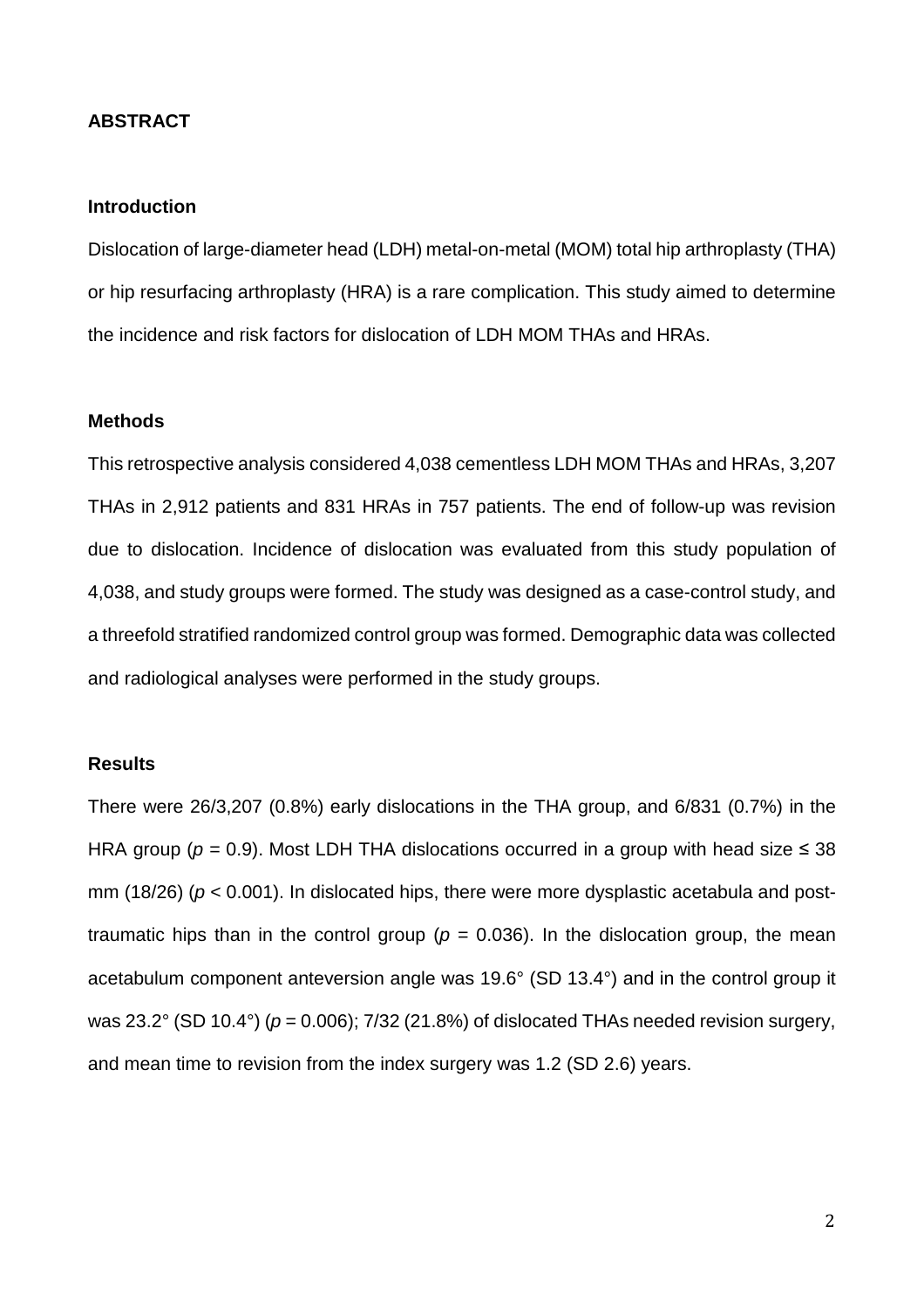# **Discussion**

Dislocations occurred more often in THAs of head size  $\leq$  38 mm and with a smaller anteversion angle of the acetabulum component. Hip dysplasia and post-traumatic osteoarthritis were more common in patients with dislocation.

**Keywords:** Complication total hip, Dislocation, Large-diameter head, Primary total hip arthroplasty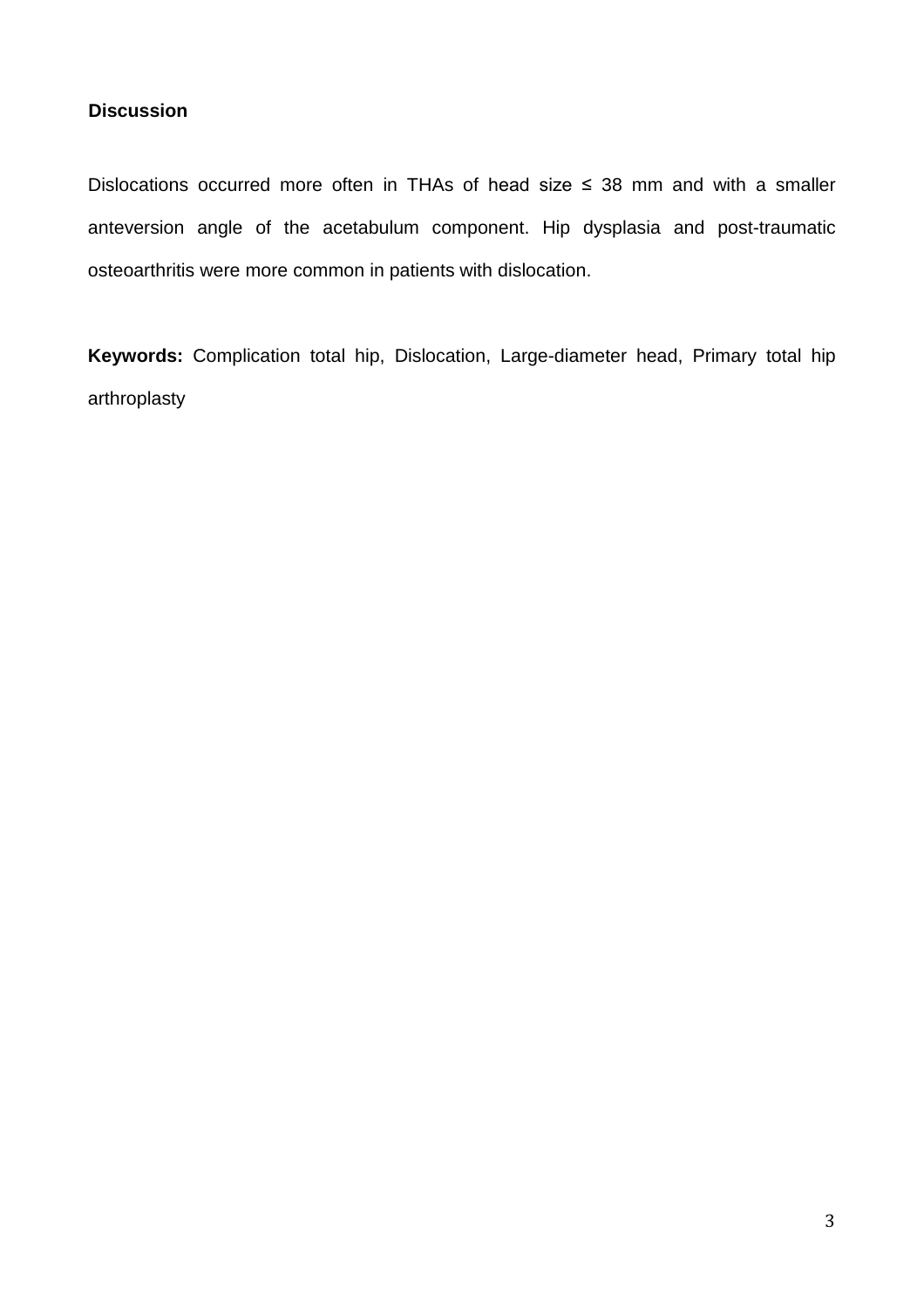#### **Introduction**

Second-generation metal-on-metal (MOM) total hip arthroplasties (THA) were introduced in the early 1990s, and they became common in the early 2000s (1, 2). Large-diameter head (LDH) MOM THA was believed to be an answer to hip instability associated with smaller diameter head metal-on-polyethylene (MOP) bearing THAs (1, 3). Hip dislocation remains the most frequent complication after THA, with a reported incidence ranging from 1% to 11% with polyethylene-on-metal THAs (4–8). In LDH MOM THAs, hip dislocation rates have been found to be very low  $(< 1\%)$  or even nonexistent  $(1, 9)$ .

The main risk factors for dislocations have are female gender, advanced age, neuromuscular or cognitive disorders, substance abuse, previous hip surgery and softtissue or bone deficits of the hip (10). Hip dysplasia or technical errors in surgery (e.g. acetabulum component malposition or failure to restore the centre of hip rotation) are risk factors for dislocation (11, 12). High-risk patients might benefit from LDH MOM THAs in the future to avoid dislocation, even though the issues caused by adverse reaction to metal debris (ARMD) in MOM THAs have discontinued the use of MOM bearings (13).

The aims of this study were to find out the incidence of dislocation in LDH MOM THA and hip resurfacing arthroplasty (HRA), and to evaluate patients according to demographic and radiographic risk factors predisposing to hip instability. We also studied if there were any differences in the rate of dislocations between the THA and HRA components.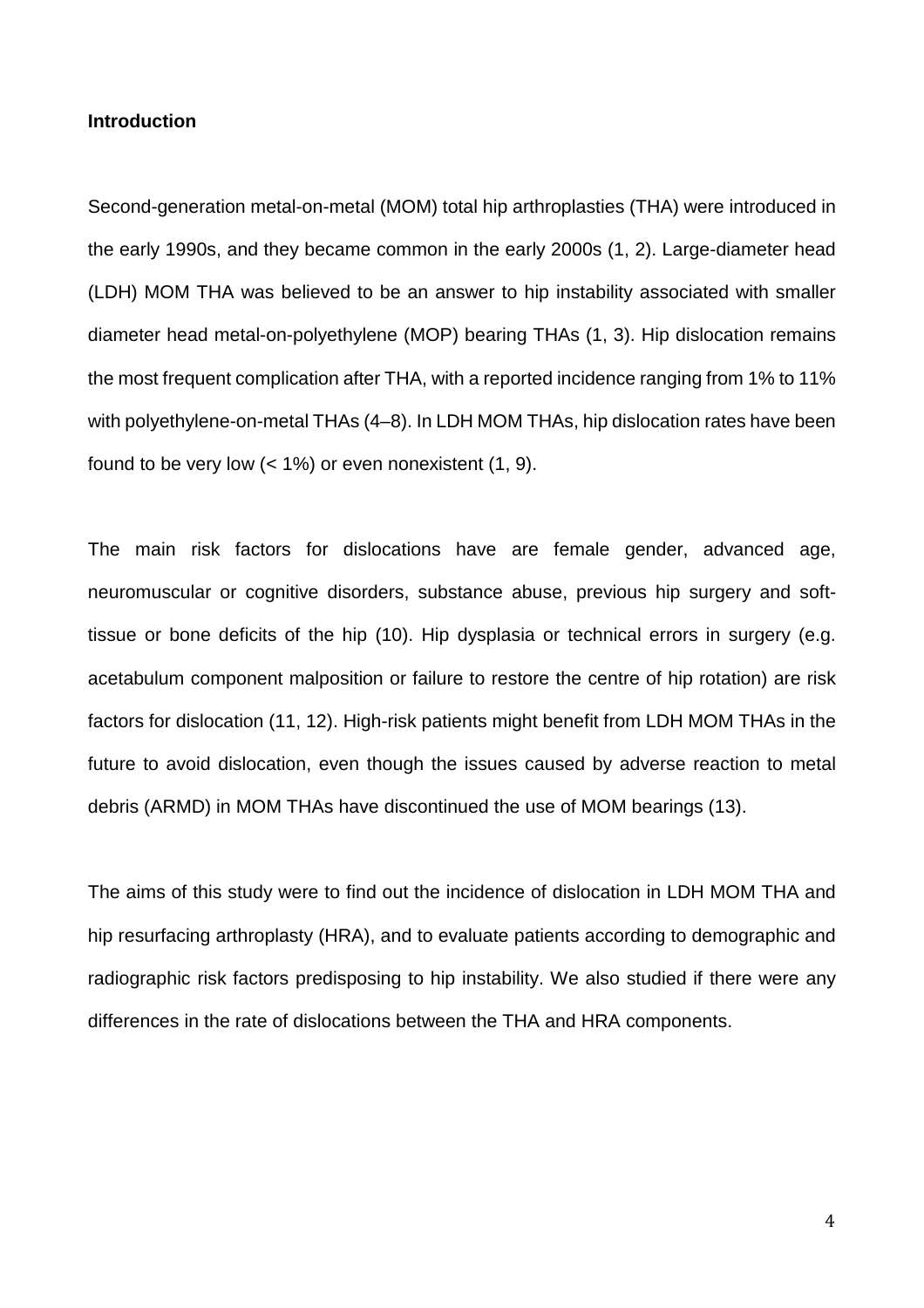#### **Methods**

A multicentre retrospective study was performed in three participating university hospitals – Helsinki University Hospital, Kuopio University Hospital and Turku University Hospital. A total of 4,038 THAs were performed between January 2004 and December 2009, 3,207 THAs in 2,912 patients and 831 HRAs in 757 patients. The median follow-up time in the dislocation group was 6.1 (SD 1.5, range 2.0–7.9) years, and in the control group 4.4 (SD 1.8, range  $1.7-7.8$ ) years ( $p = 1.0$ ), respectively.

The primary outcome of this study was to find out the dislocation rate for LDH MOM hip devices, and the secondary outcome was to evaluate the possible risk factors for dislocations. Patient demographic data in terms of age, gender, preoperative diagnosis (primary osteoarthritis, developmental dysplasia of the hip, fracture, rheumatoid arthritis, avascular necrosis and other arthritis) and underlying systemic diseases affecting risk of dislocation (rheumatoid arthritis, alcohol abuse, neurological disease) were collected from the patient medical records (Table 1). Head size  $\geq$  38mm were considered as LDH hip device. There were 4,038 hips including 831 HRAs and 3,207 THAs. In the THA group there were 122 THAs with head size < 38 mm.

There was a total of 32/4,038 (0.8%) dislocations. For these patients, a control group of threefold the number of patients was formed by selecting THAs and HRAs from the study population of 4,006 THAs and HRAs without dislocation. Patients in the control group were stratified by age, gender, hospital and by type of arthroplasty (THA or HRA). Selection was performed by assigning a different number to each THA and HRA. A random number generator was used to randomly assign THAs and HRAs to the control group. Similarity of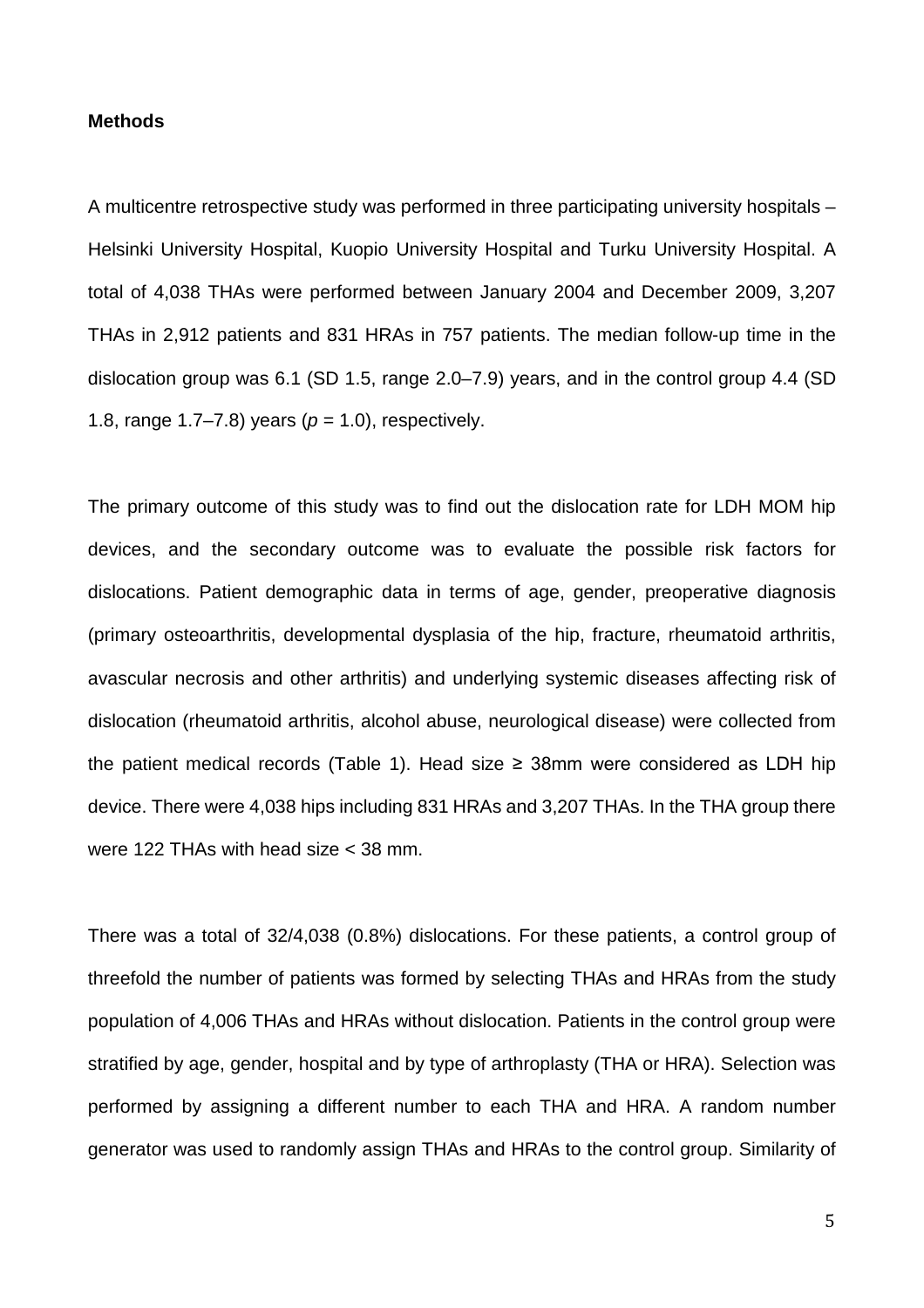randomized groups was controlled by comparing age, gender, THA components and followup time of the randomized group (96 patients) to the study population without THA dislocation ( $n = 3,900$ ). There were no statistically significant differences in these factors between the control group and study group.

There were four different THAs and four HRAs in the dislocation group. THAs and HRAs were performed according to the manufacturers' instructions.

#### *Radiological analysis*

Radiological analyses were performed on plain radiographs taken before surgery and at the 3-month follow-up visit or at the time dislocation first occurred (Tables 2 and 3). Numerous different radiographic measurements have been used in assessing hip dysplasia at skeletal maturity (14, 15). For this study, we selected some of the most commonly used and repeatable measurements, assessed from the preoperative radiographs (Figures 1 and 2).

Crowe classification was used to define developmental hip dysplasia (DDH) (16). Crowe type I has < 50% subluxation, type II has between 50% and 74% subluxation, type III has between 75% and 99% subluxation and type IV has complete dislocation (16). The Wiberg centre–edge (CE) angle was measured (16). A CE angle < 20° has been postulated as indicating hip dysplasia, and one > 25° as indicating a normal hip (17, 18). The acetabular depth–width ratio (ADR) was measured along a line running perpendicularly from the width line to the deepest point of the medial arch (19) (Figure 2). For ADR, mean cut-off values are 0.235 for males and 0.233 for females (19). The femoral head extrusion index (FHEI) was measured to assess the degree of femoral head lateralization over the acetabular edge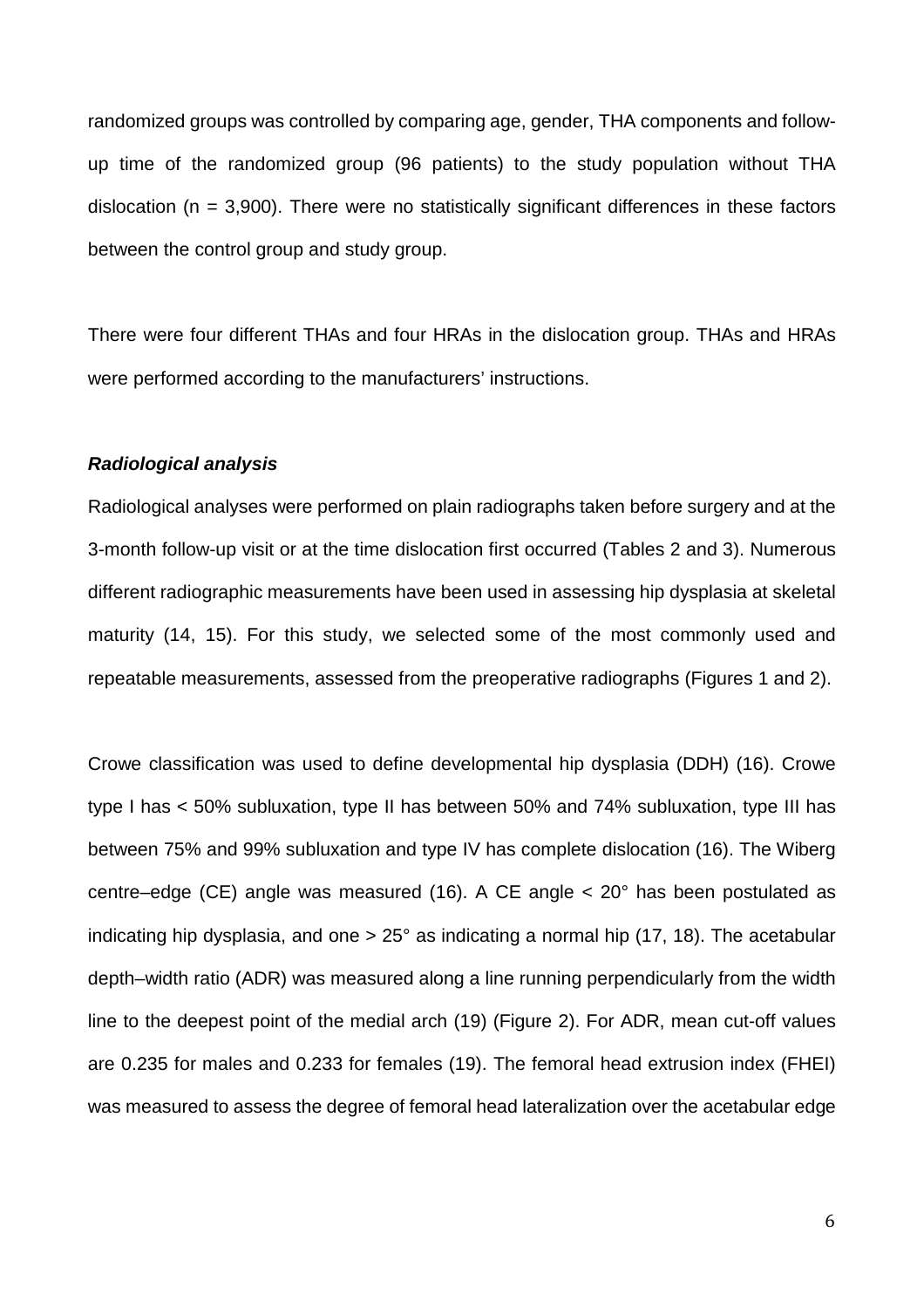(20) (Figure 2). The normal range of FHEI was originally 70–100% but subsequently a cutoff value of 75% was proposed (19, 20).

The functional structure of the acetabulum changes due to osteoarthritis. It has been stated that fixation of the cementless acetabular component is related to the bone structure of the acetabulum (21). We classified acetabula into three types (Type A, Type B and Type C) based on their acetabulum roof morphology on plain preoperative radiographs according to Dorr (21). A Type A acetabulum has an isosceles triangle with equal medial and lateral walls or beams and a shorter base. Type B has an extended triangle which has a pseudopod that extends into the teardrop and creates a thick medial wall. Type C is found only in dysplastic hips, and has a right-angled triangle with a straight lateral wall; the femoral head may or may not be located under the triangle (21).

Restoration of leg length and femoral offset are important factors for the success of THA (22, 23). The radiographic teardrop in AP view was a landmark for many of the measurements used in our study (14, 15, 24). The inter-teardrop line was used as the transverse axis of the pelvis (Figure 1). Leg length discrepancy (LLD) was evaluated from the preoperative and postoperative radiographs, where LLD was the perpendicular distance between a line passing through the lower edge of the inter-teardrop line to a line passing through the tip of the lesser trochanter (Figure 1) (25, 26). Hip offset was measured with a standard method, where the offset is the perpendicular distance between the centre of rotation of the femoral head and the femoral shaft midline (Figure 1) (27). The anatomic hip centre was located from the pre- and postoperative radiographs by a method described by Fessy (28), which has been shown to be the most precise method for determination of the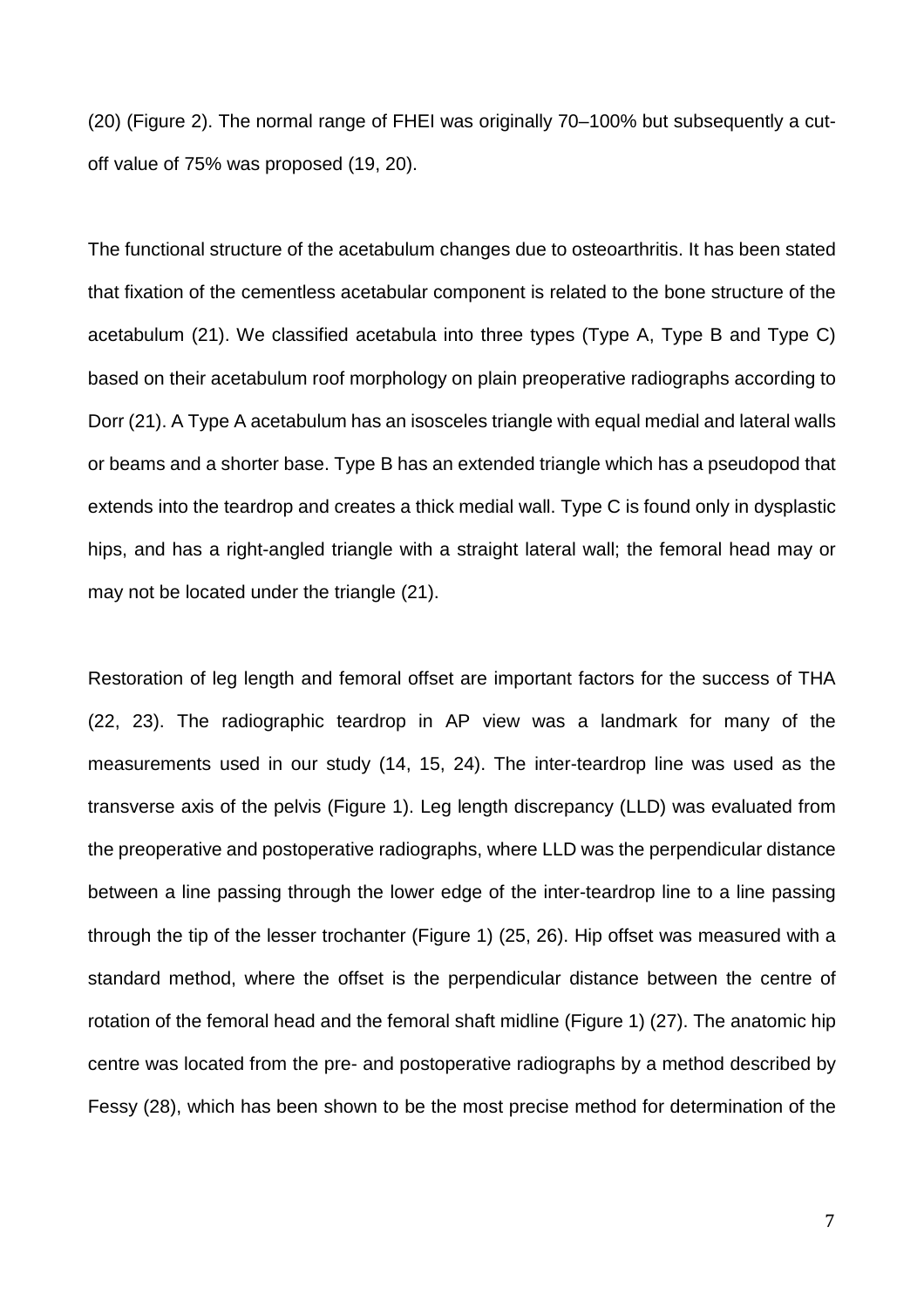anatomic hip centre (15). Neck–femoral shaft angle was also measured from the preoperative radiographs.

Acetabular component inclination and anteversion angles were measured from the postoperative radiographs. The inclination angle of the acetabulum component was measured according to the method described by Widmer (29). Anteversion was measured according to the method described by Murray (30). The number of acetabular components which were positioned within the safe zone (5–25° anteversion and 30–50° inclination) described by Lewinnek was analysed (31).

Acetabulum components were divided into four groups based on the amount of containment of the cup, as described by Sarmiento (32). Containment was measured from the postoperative radiographs. Containment by bone was recorded as 100%, 90–99%, 75-– 99% and < 75%. Radiolucent gaps on the initial postoperative radiograph, and radiolucent lines or osteolysis at the acetabular bone–acetabular component interface on subsequent radiographs were recorded according to the assessment described by DeLee (33).

Picture archiving and communication systems (PACS) were used in every participating hospital. At Helsinki University Central Hospital, there was an Agfa IMPAX (ver. 6.5.2.657) PACS, and Sectra Workstation IDS7 (ver. 15.1.8.5) PACS were used at Kuopio University hospital and Turku University Central Hospital.

#### *Intra- and interobserver error*

Measurements were re-analysed after 2 months by the same observer (S.M.) to determine intraobserver error, and by the other observer (J.K.) to determine interobserver error. Bland–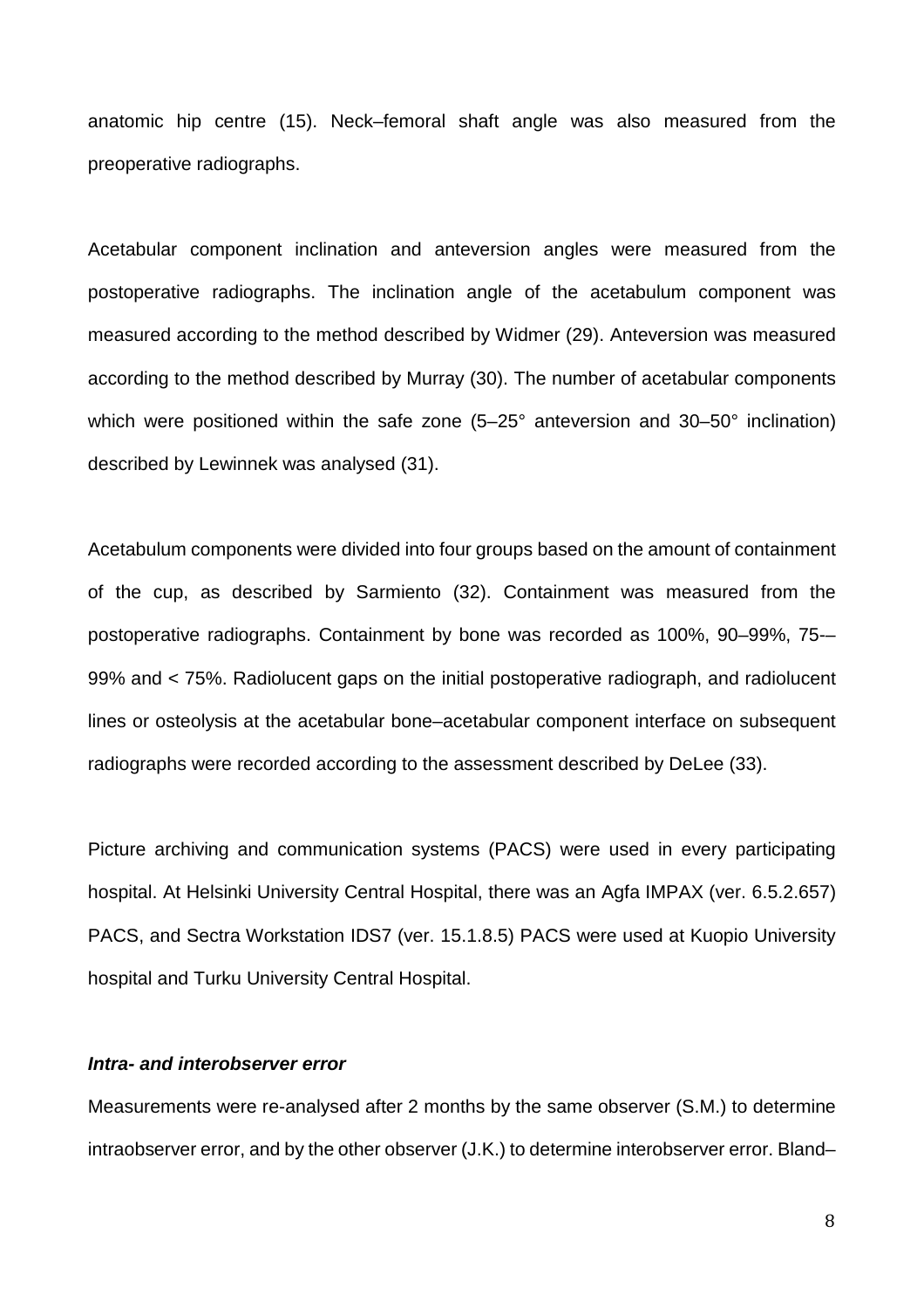Altman analysis was used to determine whether intra- and interobserver agreement was acceptable. Mean values and variances were tested with paired t-test and Pitman's test for differences in variance.

#### *Statistical analysis*

Comparisons between the groups were performed with Pearson's chi-square test. Comparison of continuous data was carried out using a Mann–Whitney U-test. Two-tailed *p* values are reported, and *p* < 0.05 was considered statistically significant. All the data was analysed statistically using SPSS (IBM Corp. Released 2012. IBM SPSS Statistics for Windows, Version 21.0. Armonk, NY: IBM Corp).

#### *Ethics*

The ethical review committee of the University of Turku gave permission (ETMK: 78/1801/2013) for this study.

#### **Results**

There were 26/3,207 (0.8%) dislocations in the LDH MOM THA group and 6/831 (0.7%) in the HRA group ( $p = 0.9$ ). In the group of 3,207 THAs with head size  $<$  38 mm, 5/122 (4.1%) dislocations occurred, and 21/3,085 (0.7%) with head size  $\geq$  38 mm, respectively. There was a total of 7/4,038 (0.2%) THA dislocations which needed revision surgery, and of these, 6/3,207 (0.2%) occurred in the THA group and 1/831 (0.1%) in the HRA group (*p* = 0.680). Median time to revision for any reason in the dislocation group was 42 (SD 2.2, min 1 day, max 7.0 years) days, and in the control group was 114 (SD 0.5, min 22 days, max 1.5 years) days ( $p = 0.635$ ). The mean age of the patients in the dislocation group was 59.5 (SD 8.5,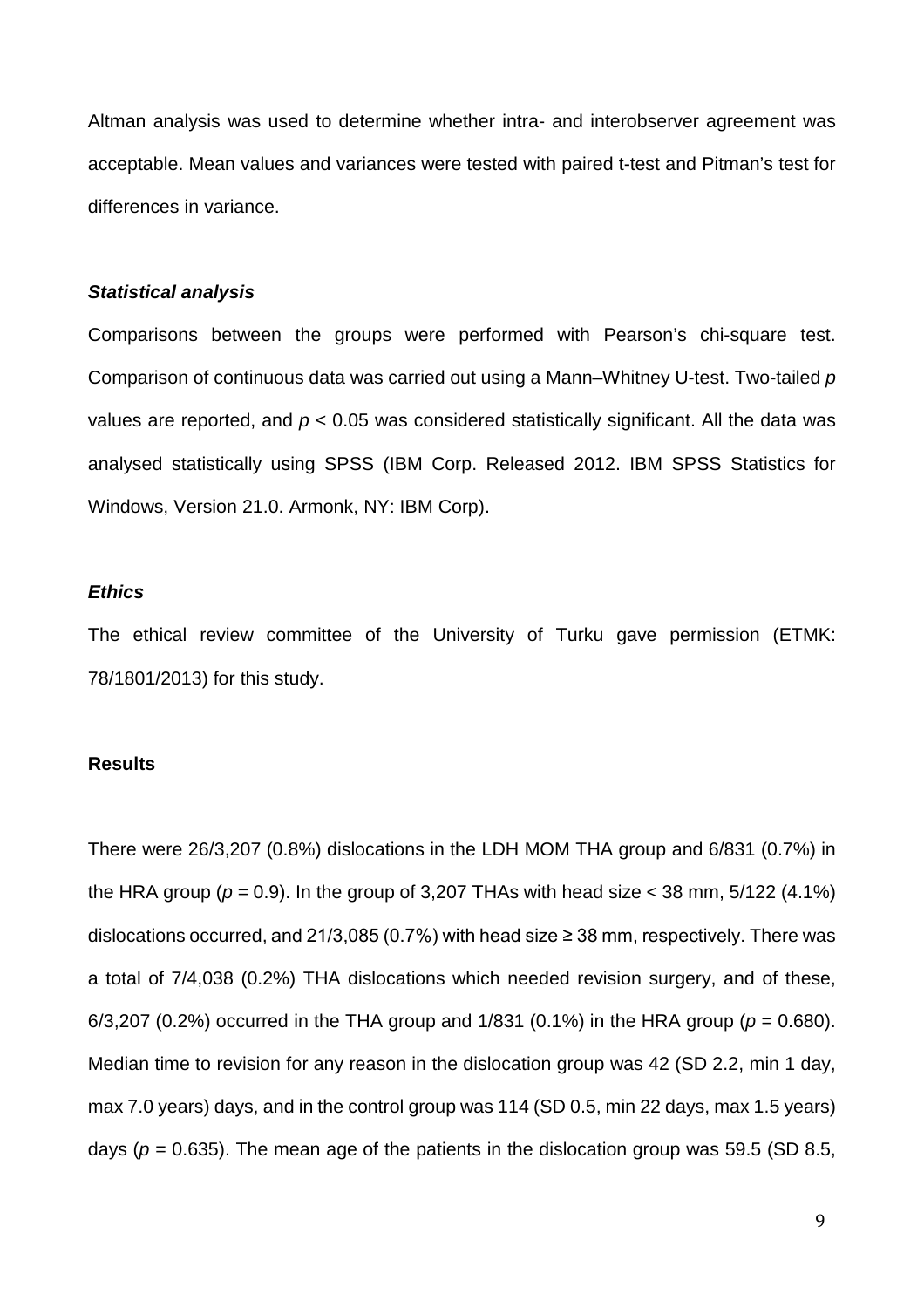37.0–80.0) years, and in the control group was 59.1 (SD 9.0, 37.0–79.0) years (*p* = 0.956). Demographic data and surgical details are given in Table 1.

In Crowe DDH classification, there were no statistically significant differences between the groups (Table 3). Radiographic measurements showed that CE angle, neck–femoral shaft angle, FHEI and ADR were similar in both groups (Table 2). The rotation centre of the hip was measured with the X-Y-coordinate model descripted by Fessy (28), and there were no differences between the groups (Table 3). The change in hip offset was not statistically significant between the groups (Table 3). Acetabulum bone structure had a statistically significant difference between the groups, and there were more Type A patients in the dislocation group (Table 2). There were no statistically significant differences between the groups for LLD or LLD change in pre- and postoperative radiographs.

For postoperative radiographic measurements, the only statistically significant difference was the acetabulum component anteversion angle, which was smaller in the dislocation group (19.6°; SD 13.4, range -12.0–40.0°) than in the control group (23.2°; SD 10.4, range 3.0–58.0°) ( $p = 0.006$ ) (Table 3). Acetabulum components were positioned in Lewinnek's safe zone only in 13/32 (40.6%) of THAs in the dislocation group and in 40/96 (41.7%) of THAs in the control group ( $p = 0.917$ ) (Table 3). However, only one acetabulum component of a dislocated and revised THA was in Lewinnek's safe zone (Table 5).

Of the dislocated THAs, 7/32 (21.8%) needed revision surgery, and mean time to revision from the index surgery was 1.2 (SD 2.6, min 3 days, max 7.0 years) years (Table 4). 5/7 (71%) of the revisions due to dislocation were done within 2 months after the index surgery (Table 5), and 6/7 (86%) of these patients had a posterolateral approach. Only one of the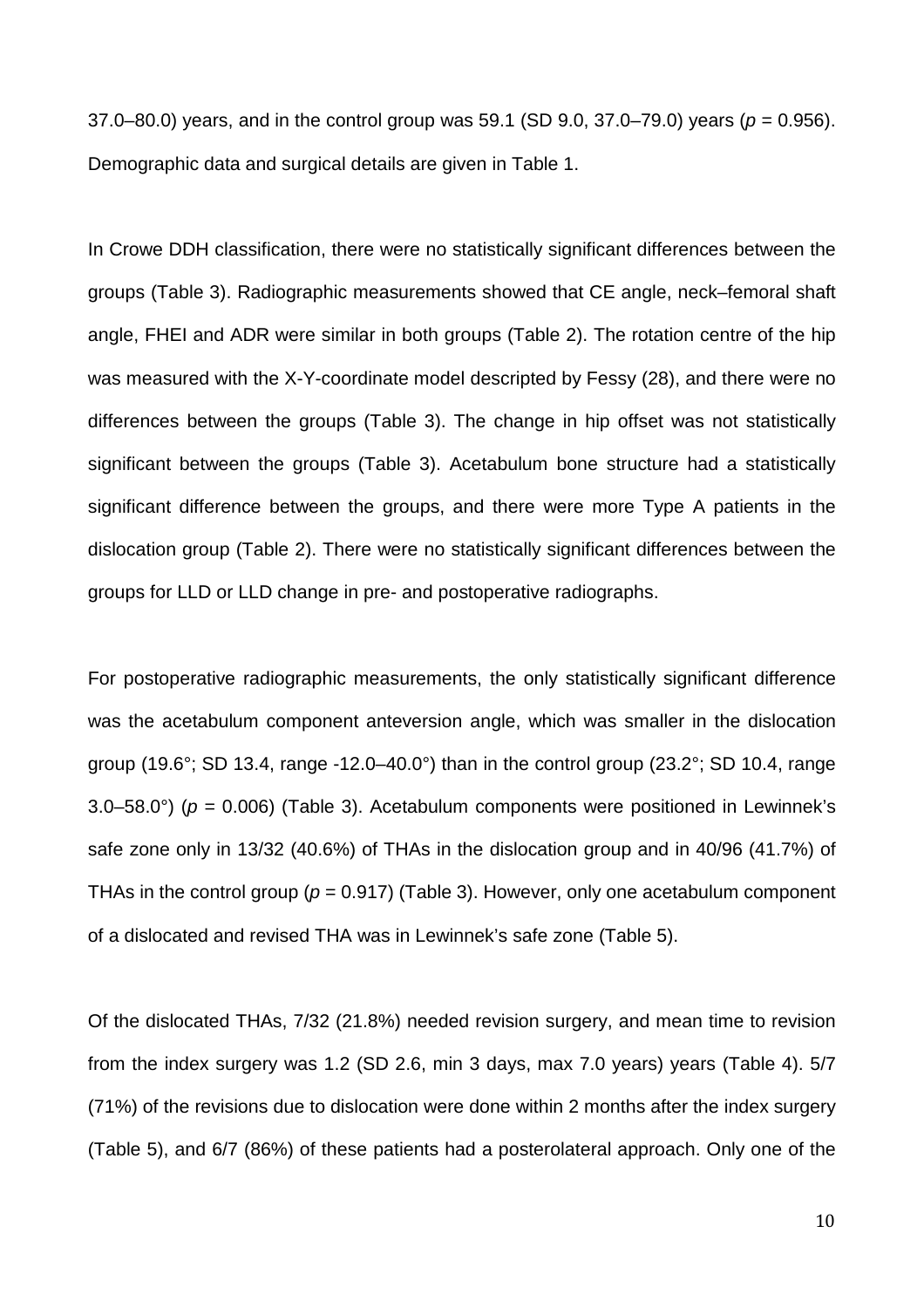dislocated and revised HRAs and only one revised LDH THA had a head size over 38 mm (Table 5).

#### *Intra- and interobserver error*

Intra- and interobserver measurements were at an acceptable level. Pitman's test revealed that there were no significant differences in intraobserver measurements ( $p > 0.05$ ).

#### **Discussion**

Dislocation is an unfortunately frequent and serious complication following conventional THA, but is extremely rare with LDH MOM THAs or HRAs (1, 4). Prevalence of dislocation has been reported as being between 0.3% and 10% in primary THAs (34). In a large registrybased study, revision rate due to dislocation of different head size THA was ≤ 2.5% at 12 years follow-up (35). Understanding the mechanisms and causes of dislocation are essential in clinical decision-making before and during THA. Known risk factors for THA dislocation are surgical approach and technique, operative diagnosis, arthroplasty type, hip anatomy and patient compliance and diseases (36). Dislocation causes significant costs, and it has been calculated that post-THA instability represents 10% of all revision surgeries (37).

Patient-related risk factors must be evaluated and considered preoperatively, intraoperatively and post-operatively (9). There is evidence that age is an independent risk factor for dislocation but evidence of this is still controversial (38). Advanced age (> 75 years) is related to decline in muscular tone, inability to follow postoperative protocols and higher incidence of cognitive problems which have been linked to increased dislocation rates (39– 41). In our study, mean patient age in the dislocation group was quite low; because of that,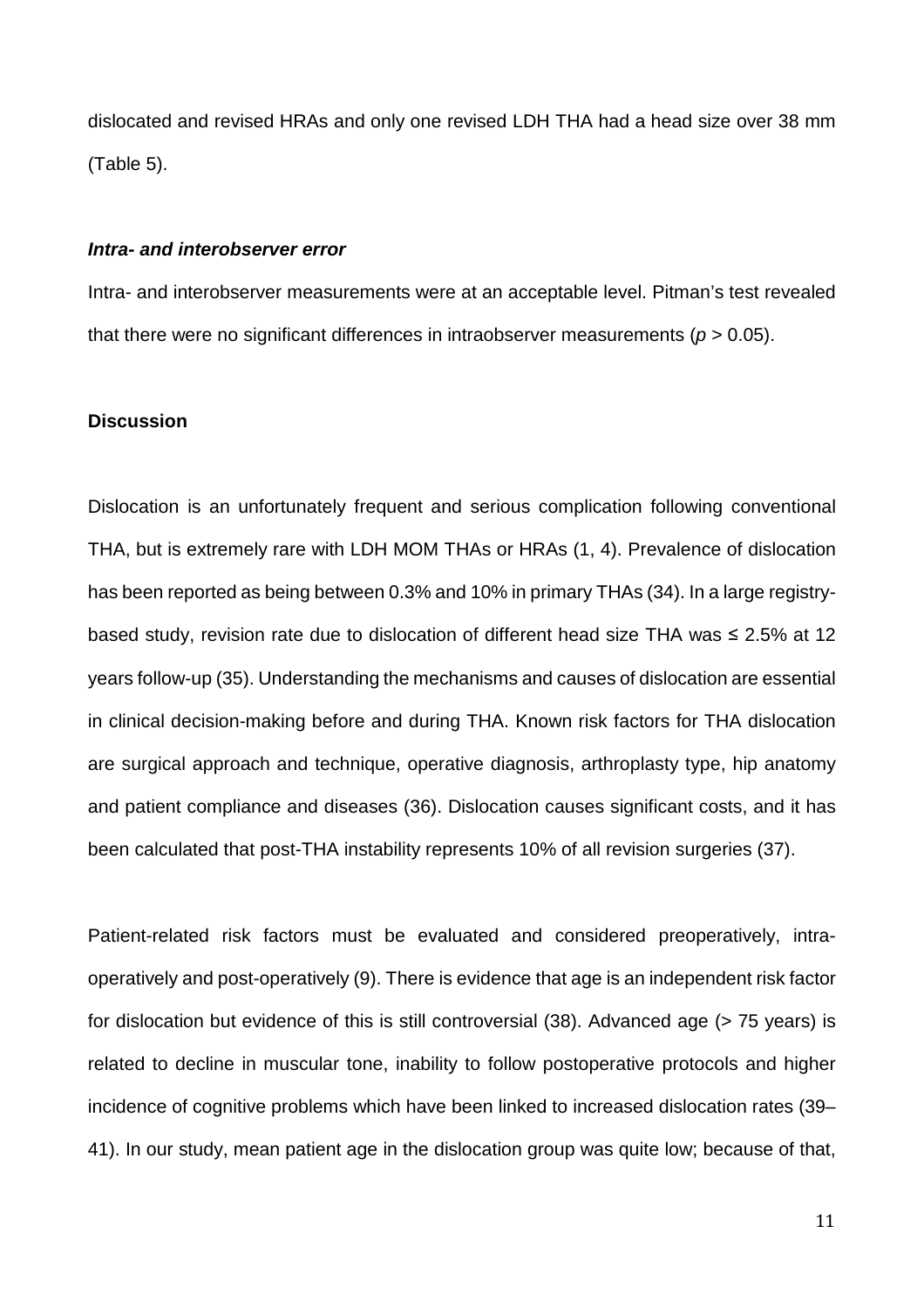age was stratified while the control group was selected. Patients with neuromuscular and cognitive disorders as well as alcoholism have been found to be at higher risk for dislocation (36, 42). In our study, only two of the dislocations occurred in alcohol abusers.

Surgical factors affecting risk of dislocation are surgical approach, implant-related factors, soft-tissue repair and surgeon experience. Higher dislocation rates have been reported for the posterior approach (2.03–5.8%) compared to the anterolateral approach (2.18–2.3%) and to the direct lateral approach (0.55%) (43). In our study, we did not find any statistically significant difference between surgical approaches; however, in dislocated and revised THAs there were more cases of posterolateral approach than of direct lateral approach.

Implant-related risk factors are implant type, design and head size. Larger head sizes have been found to decrease the rate of dislocation for all surgical approaches (44). A prospective study assessing three different head size THAs (< 36 mm, 36 mm and > 36 mm) showed that dislocation rates were significantly lower in the group of head size  $>$  36 mm (0%) compared to the group of head size < 36 mm (1.25%) (45). Our results are comparable to those of Allen et al., as in our study 18/26 (69.2%) of the dislocations occurred in LDH THA of head size ≤ 38 mm, and only one revised THA due to dislocation had a head size over 38 mm. In a recent large sample size register study, where different bearings (ceramic-onceramic, metal-on-metal and metal-on-polyethylene) were compared, Shah et al. showed that between head sizes of 28 mm and 32 mm there was no difference in the risk of revision due to dislocation (46). Our study findings support this finding, as the highest percentage of dislocations were in THAs with head size < 38 mm. LDH MoM bearings give excellent stability but can entail some serious problems such as ARMD, and the use of these implants is no longer recommended (13). Alternatives to LDH MoM THAs are dual mobility implants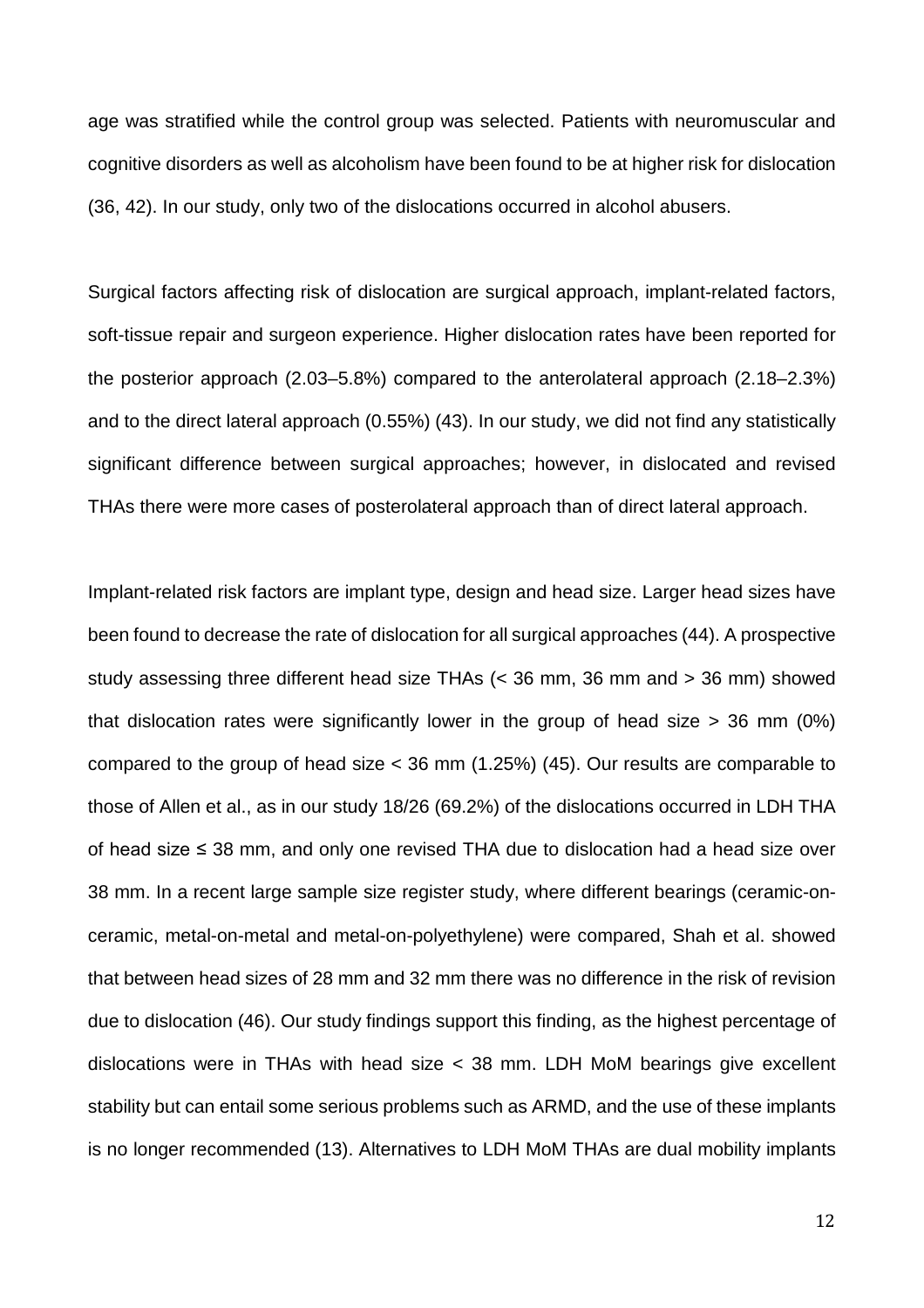and constrained acetabulum liners. Dual mobility THAs have been challenging LDH MoM THAs and have been gaining popularity in recent years, mainly due to the low rate of dislocation (1.1%) and good overall survivorship, especially in patients with a fracture of the femoral neck (47).

Forces affecting a reconstructed hip joint have been noted to alter if the rotation centre of the hip changes, and this may predispose THA to dislocation (11, 48). In our study, neither preoperative nor postoperative radiological measurements showed any statistically significant difference between the groups; in addition, dislocation group measurements were within normal limits given in the literature (17, 19, 20). Changes in hip rotation centre and hip offset between preoperative and postoperative measurements were not statistically significant. LLD change was also at an acceptable level, and there were no statistically significant differences between preoperative and postoperative measurements in either group in our study. It is more demanding to perform THA on a dysplastic hip joint than on normal hip anatomy, and further on, DDH raises the risk of dislocation (12, 16). In our study, we did not find any statistically significant differences between the groups for DDH measurements. However, when comparing operative diagnosis, there were more dysplastic hip joints in the dislocation group.

Component malposition is the most common cause of instability following THA. Acetabular component placement has been deemed suboptimal if outside Lewinnek's safe zone (31). Excessive anteversion may result in anterior dislocation, and excessive retroversion may result in posterior dislocation. The most common surgical error is acetabular component placement in excessive anteversion and abduction (48). In our study, dislocation occurred more often in THAs where the anteversion angle was smaller than in the control group.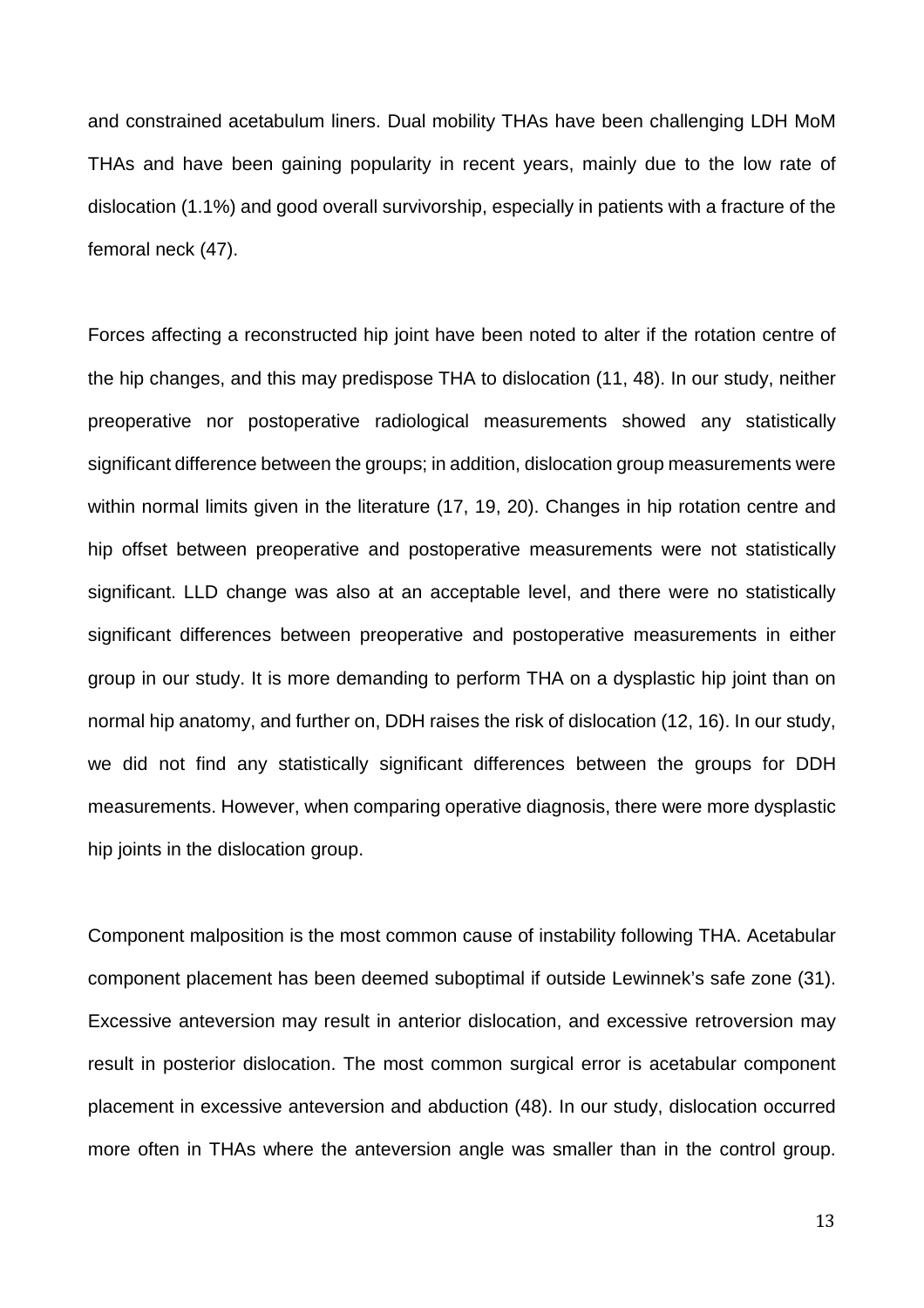However, in both groups anteversion and inclination angle were within Lewinnek's safe zone. In addition, the mean difference of anteversion angles in between-group comparison was small (3.6°), which makes the clinical relevance of the difference non-significant. Acetabulum components were out of Lewinnek's safe zone in 6/7 of the revised and dislocated THAs. It can be assumed that technical error in acetabulum component positioning in the index surgery is the main reason for revision in cases where dislocation has occurred soon after the index surgery. There was more acetabulum roof morphology variation and more dysplastic hips in the dislocation group, which might contribute to technical error and acetabulum component malpositioning.

Most single-episode dislocations of THA can be treated successfully conservatively, as our study showed. Most dislocations occur early (0–6 months) after the index surgery, and lead more often to revision surgery (34, 49). Our study finding supports these previous study findings, as 5/7 of these revisions were done within 2 months after the index operation.

The retrospective study design has some inherent limitations, which might be minimized by a prospective study design. Typical flaws of retrospective studies also concern our study. The influence of postoperative activity and range of motion restrictions on hip dislocation after THA are controversial, and that is why we did not include those factors in our study (40, 41). Surgeon experience affects the risk of dislocation. Surgeons who do fewer than 30 THAs yearly have the highest dislocation rates (50). We did not study surgeons' experience because there was a total of 46 surgeons in three participating hospitals. These surgeons performed 4,038 THAs, and it was not possible to determine the yearly amount of THAs for each surgeon from the hospitals' medical records. Also, surgical technique between orthopaedic surgeons may not be reproducible, and this causes differences between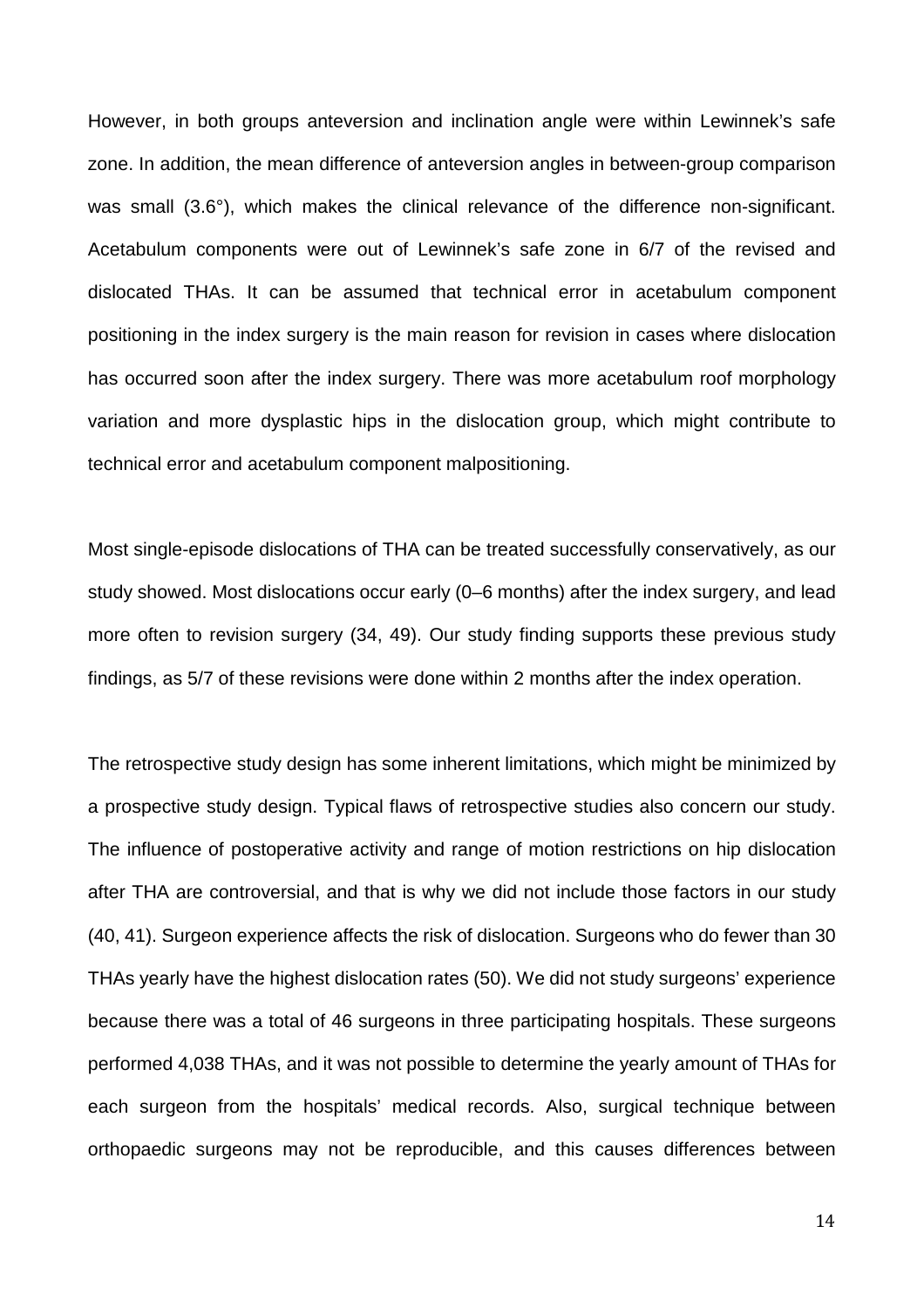surgeons' personal results. In our study there were no revisions due to ARMD and one reason for this might be the short follow-up as, typically, ARMD reactions appear during a longer follow-up. A history of spinal fusion has been found to be an independent risk factor for dislocation (51). However, in this study we did not explore this as a risk factor because our assumption was that there are only a few spinal fusion patients in this small sample size of a dislocation group  $(n = 32)$ , rendering the statistical and clinical significance inconclusive.

We showed that dislocation of LDH THA is a very rare complication. Hip dysplasia was associated with dislocation even with larger head sizes. Placing the acetabulum component at the correct inclination and anteversion angles, and restoring the hip anatomical rotation centre reduces the risk of dislocation. In our study, dislocations occurred more often in THAs where acetabulum component anteversion angles were smaller. In the past, LDH MoM bearings were thought to be an answer for hip instability related to smaller head size THAs. However, due to ARMD issues, these implants are banned. Nevertheless, some small minority of patients with a high risk of dislocation (e.g. an alcohol abuser with an acute femoral neck fracture) and who have contraindication to dual mobility implant or constrained acetabular liner, might be considered to have LDH MOM THA to reduce the risk of dislocation, even though it is not generally advisable.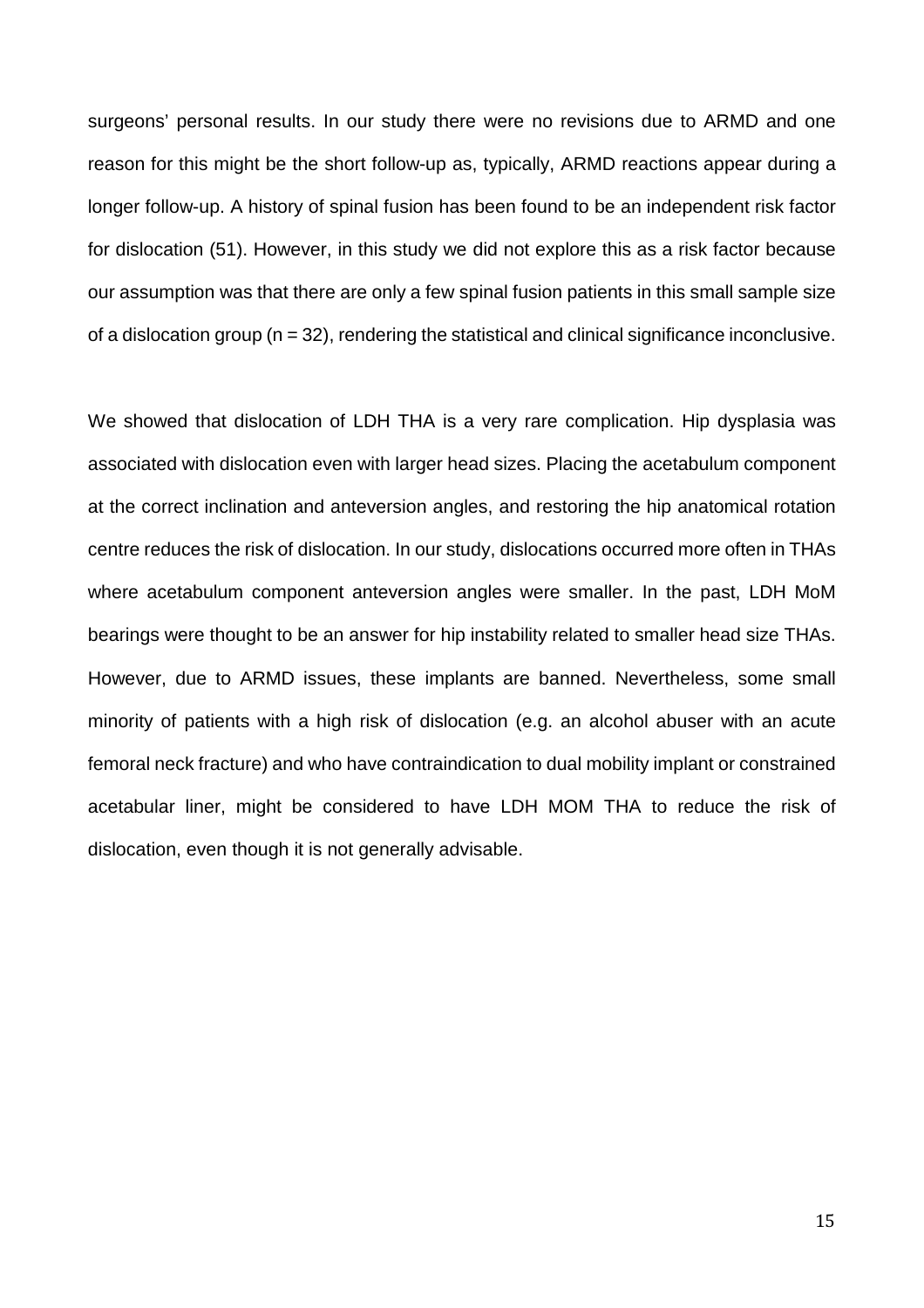#### **Acknowledgements**

This study was made possible by support from the Finnish Arthroplasty Society, Finnish Research Foundation for Orthopedics and Traumatology, Research Foundation of Kuopio University Hospital, Finnish Cultural Foundation: North Savo Regional fund, The Finnish Medical Foundation Duodecim and Foundation of Vappu Uuspää.

### **Declaration of conflicting interests**

Each author certifies that he or she has no commercial associations that might pose a conflict of interest in connection with the submitted article.

## **Authors contributions**

S.M. participated in planning the study protocol, collecting data for this study at Kuopio University Hospital, analyzing radiographs and statistics, and preparing the manuscript.

T.M. participated in planning the study protocol, collecting data for this study at Helsinki University Hospital, and preparing the manuscript.

I.K. participated in planning the study protocol, collecting data for this study at Turku University Central Hospital, and preparing the manuscript.

K.M. participated in planning the study protocol, collecting data for this study at Turku University Central Hospital, and preparing the manuscript.

H.H. participated in planning the study protocol, performing statistical analyses, and preparing the manuscript.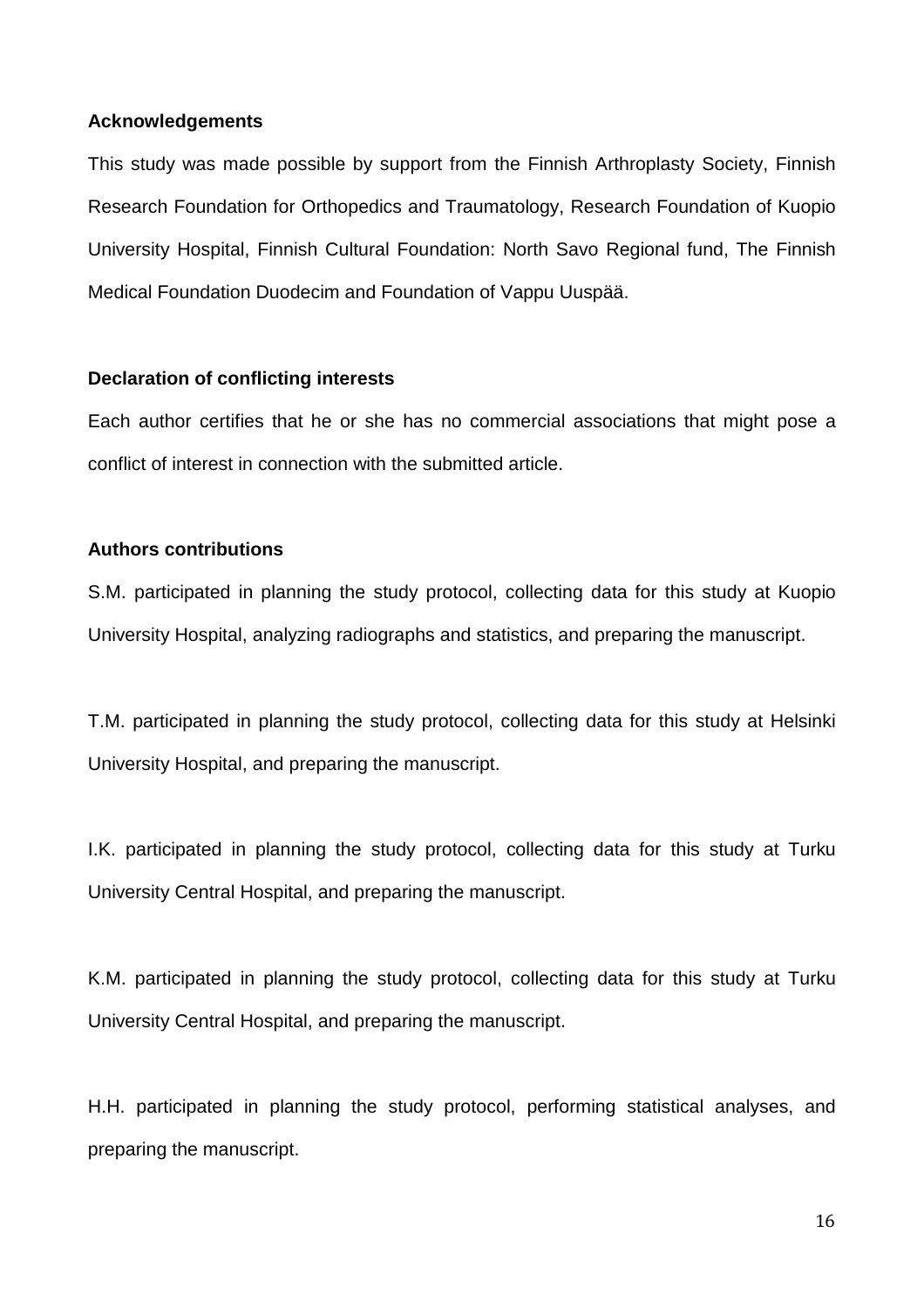J.K. participated in planning the study protocol, collecting data for this study at Kuopio University Hospital, and preparing the manuscript.

V.R. participated in planning the study protocol, collecting data for this study at Helsinki University Hospital, and preparing the manuscript.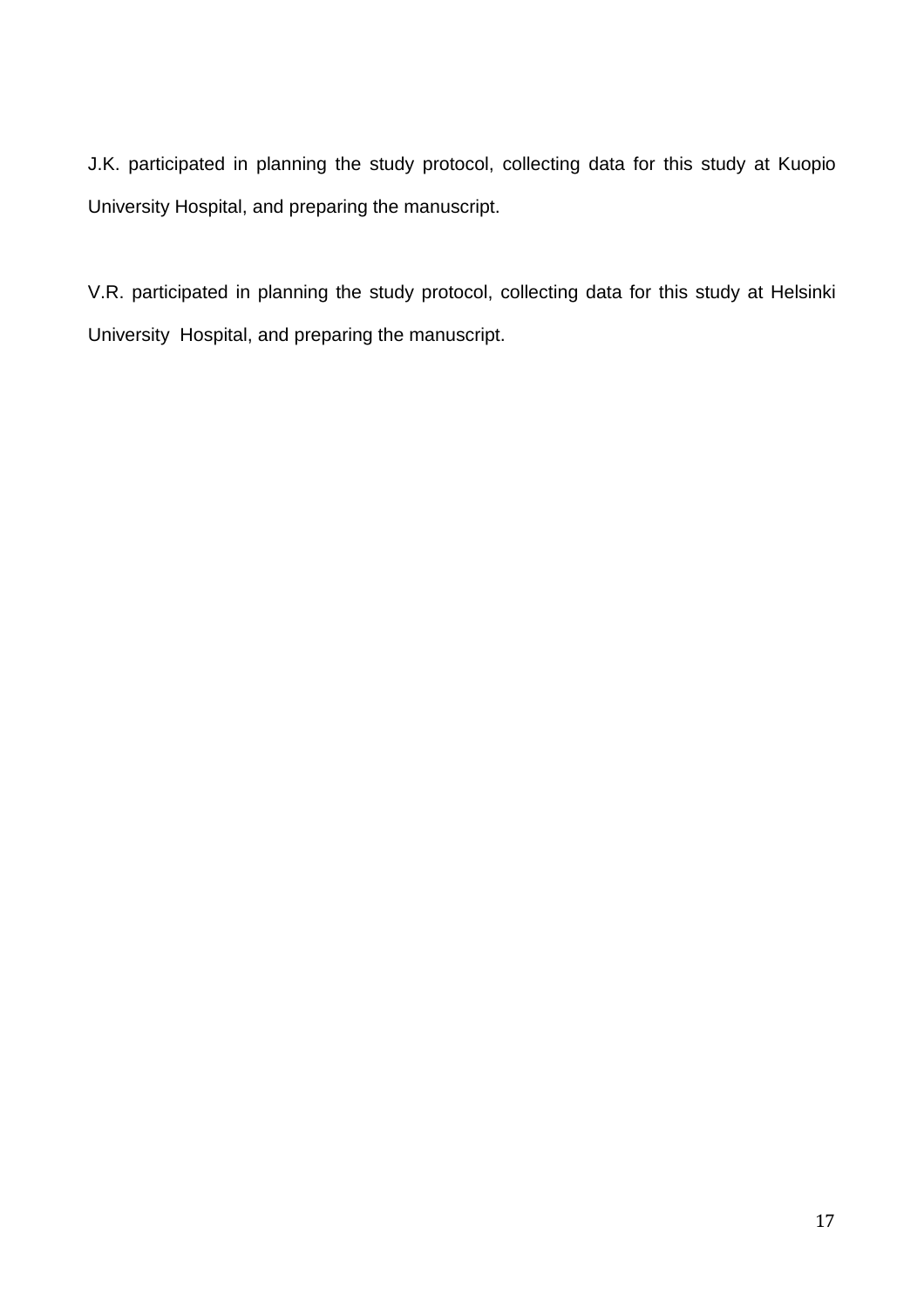#### **References**

- 1. Jameson SS, Lees D, James P. Lower rate of dislocation with increased femoral head size after primary hip replacement: a five-year analysis of NHS patients in England. J Bone Joint Surg Br 2011; 93: 876–880.
- 2. Malviya A, Ramaskandhan J, Holland JP, Lingard EA. Current Consepts review. Metal-on-Metal Total Hip Arthroplasty. J Bone Joint Surg Am 2010; 92: 1675-83.
- 3. Girard J, Kern G, Migaud H, Delaunay C, Ramdane N, Hamadouche M*.* Primary total hip arthroplasty revision due to dislocation: prospective French multi-center study. Orthop Traumatol Surg Res 2013; 99: 549–553.
- 4. Bozic KJ, Kurtz SM, Lau E, Ong K, Vail TP, Berry DJ. The epidemiology of revision total hip arthroplasty in the United States. J Bone Joint Surg Am 2009; 91: 128-133.
- 5. Dobzyniak M, Fehring TK, Odum S. Early failure in total hip arthroplasty*.* Clin Orthop Relat Res 2006*;* 447*:* 76*–*78*.*
- 6. Dorr LD, Wolf AW, Chandler R, Conalty JP. Classification and treatment of dislocations of total hip arthroplasty. Clin Orthop 1983; 173: 151-8.
- 7. Hedlundh U, Sanzen L, Fredin H. The prognosis and treatment of dislocated total hip arthroplasties with a 22 mm head. J Bone Joint Surg Br 1997; 79: 374-8.
- 8. Turner RS. Postoperative total hip prosthetic femoral head dislocations. Incidence, etiologic factors, and management. Clin Orthop 1994; 301: 196-204.
- 9. Tao R, Liu F, Liu YK, Lu Y, Xu H, Cao Y, Zhou ZY, Wang W. A prospective comparative study of hip resurfacing arthroplasty and large-diameter head metal-onmetal total hip arthroplasty in younger patients-a minimum of five year follow-up. Int Orthop. 2018. Epub ahead of print.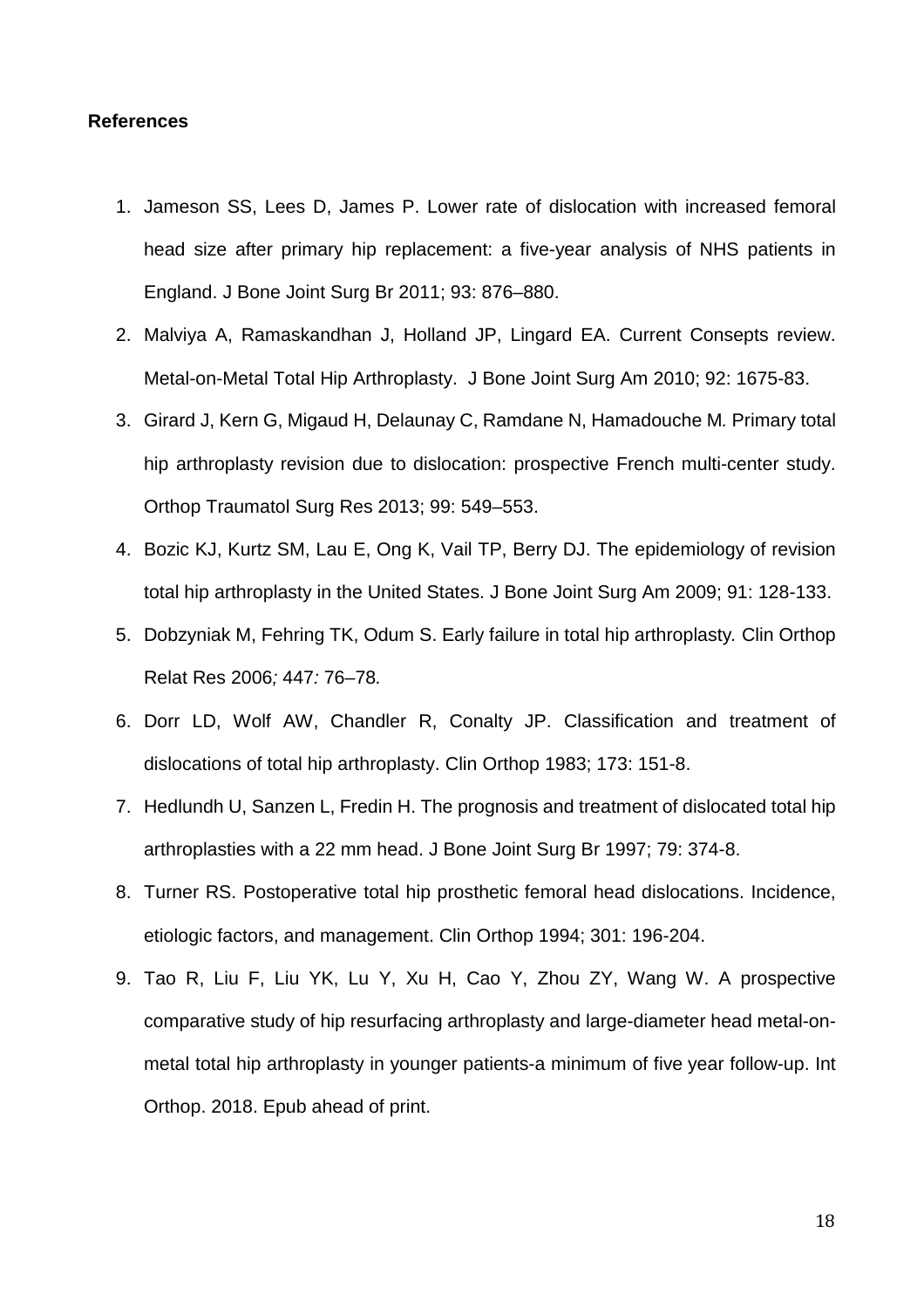- 10.Werner BC, Brown TE. Instability after total hip arthroplasty. World J Orthop 2012; 3*:* 122*–*130*.*
- 11.Lecerf G, Fessy MH, Philippot R, Massin P, Giraud F, Flecher X, Girard J, Mertl P, Marchetti E, Stindel E. Femoral offset: anatomical concept, definition, assessment, implications for preoperative templating and hip arthroplasty. Orthop Traumatol Surg Res. 2009; 95: 210-9.
- 12.Brown TD, Elkins JM, Pedersen DR, Callaghan JJ. Impingement and dislocation in total hip arthroplasty: mechanisms and consequences. Iowa Orthop J. 2014; 34: 1- 15.
- 13.Medicines and Healthcare products Regulatory Agency (MHRA). Medical device alert: all metal-on-metal (MoM) hip replacements, 2010 (MDA/2010/ 03). http://www.mhra.gov.uk/home/groups/dts-bs/documents/medicaldevicealert/ con079162.pdf. Date last accessed 21 Feb 2017.
- 14.Laborie LB, Lehmann TG, Engesæter IØ, Eastwood DM, Engesæter LB, [Rosendahl](http://www.ncbi.nlm.nih.gov/pubmed/?term=Rosendahl%20K%5BAuthor%5D&cauthor=true&cauthor_uid=21613440) [K.](http://www.ncbi.nlm.nih.gov/pubmed/?term=Rosendahl%20K%5BAuthor%5D&cauthor=true&cauthor_uid=21613440) Prevalence of radiographic findings thought to be associated with femoroacetabular impingement in a population-based cohort of 2081 healthy young adults. Radiology 2011; 260: 494-502.
- 15.Schofer MD, Pressel T, Heyse T, Schmitt J, Boudriot U. Radiological determination of the anatomic hip center from pelvic landmarks. Acta Orthopaedica Belgica 2010; 76: 479-485.
- 16.Crowe JF, Mani VJ, Ranawat CS. Total hip replacement in congenital dislocation and dysplasia of the hip. J Bone Joint Surg Am 1979; 61-A: 15-23.
- 17.Wiberg G. Studies on dysplastic acetabula and congenital subluxation of the hip joint with special reference to the complication of osteoarthritis. Acta Chir Scand. 1939; 83: 7–135.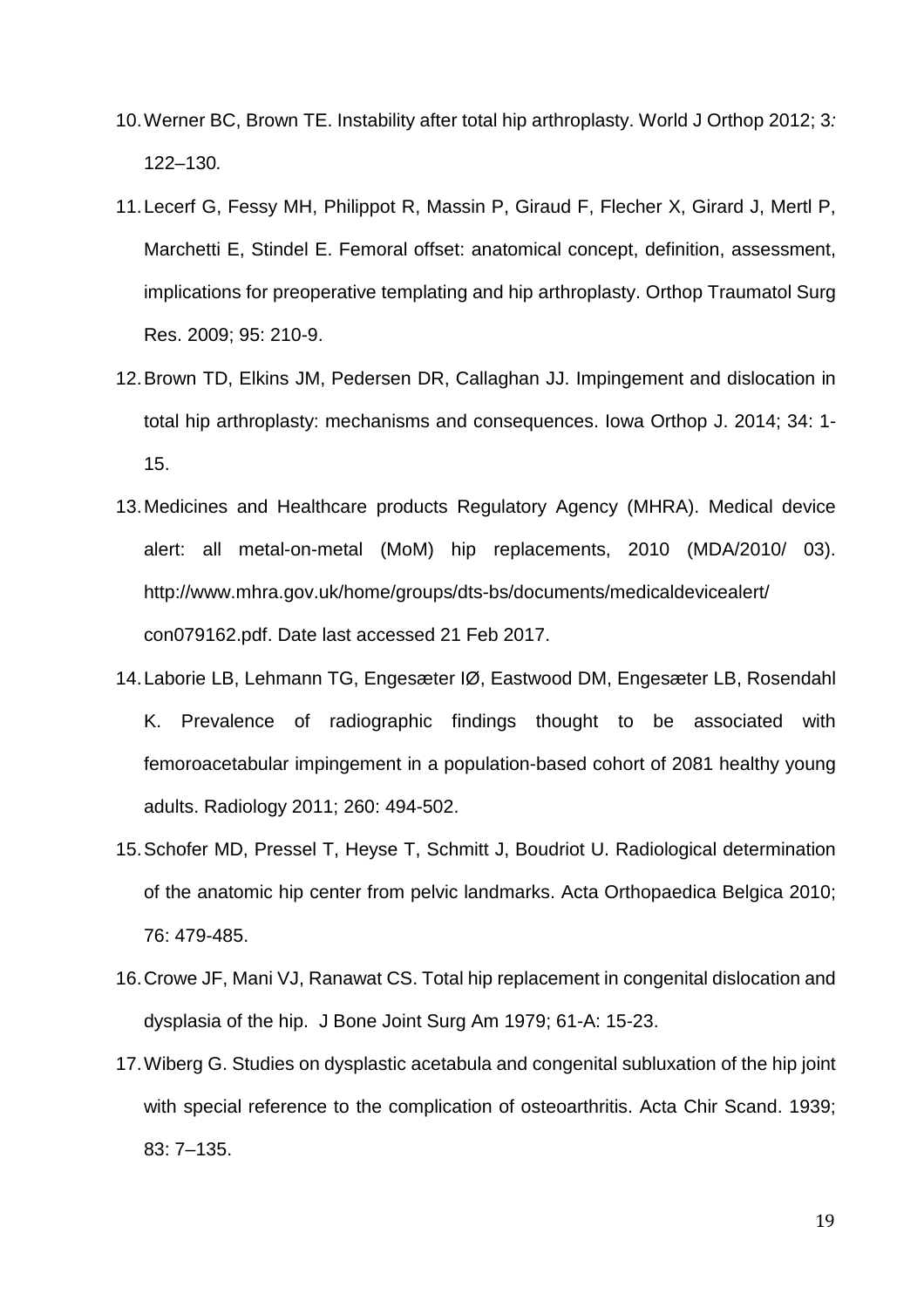- 18.Cooperman D. What is the Evidence to support Acetabular Dysplasia as a Cause of Osteoarthritis? J Pediatr Orthop 2013; 33; S2-S7.
- 19.Cooperman DR, Wallensten R, Stulberg SD. Acetabular dysplasia in the adult. Clin Orthop Relat Res. 1983; 175: 79–85.
- 20.Mast NH, Impellizzeri F, Keller S, Leunig M. Reliability and agreement of measures used in radiographic evaluation of the adult hip. Clin Orthop Relat Res. 2011; 469: 188-99.
- 21.Dorr LD, Bechtol CO, Watkins RG, Wan Z. Radiographic anatomic structure of the arthritic acetabulum and its influence on total hip arthroplasty. J Arthroplasty 2000; 15: 890–900.
- 22.Asayama I, Naito M, Fujisawa M, Kambe T. Relationship between radiographic measurements of reconstructed hip joint position and the Trendelenburg sign. J Arthroplasty 2002; 17: 747–751.
- 23.Clark CR, Huddleston HD, Schoch EP 3rd, Thomas BJ. Leg-length discrepancy after total hip arthroplasty. J Am Acad Orthop Surg. 2006; 14: 38–45
- 24.Vare VBJ. The anatomy of the pelvic tear figure. J Bone Joint Surg Am 1952; 34: 167–9.
- 25.Kjellberg M, Al-Amiry B, Englund E, Sjödén GO, Sayed-Noor AS. Measurement of leg length discrepancy after total hip arthroplasty. The reliability of a plain radiographic method compared to CT-scanogram. Skeletal Radiol 2012; 41: 187-91
- 26.Meermans G, Malik A, Witt J, Haddad F. Preoperative radiographic assessment of limb-length discrepancy in total hip arthroplasty. Clin Orthop Rel Res 2010; 469: 1677-1682.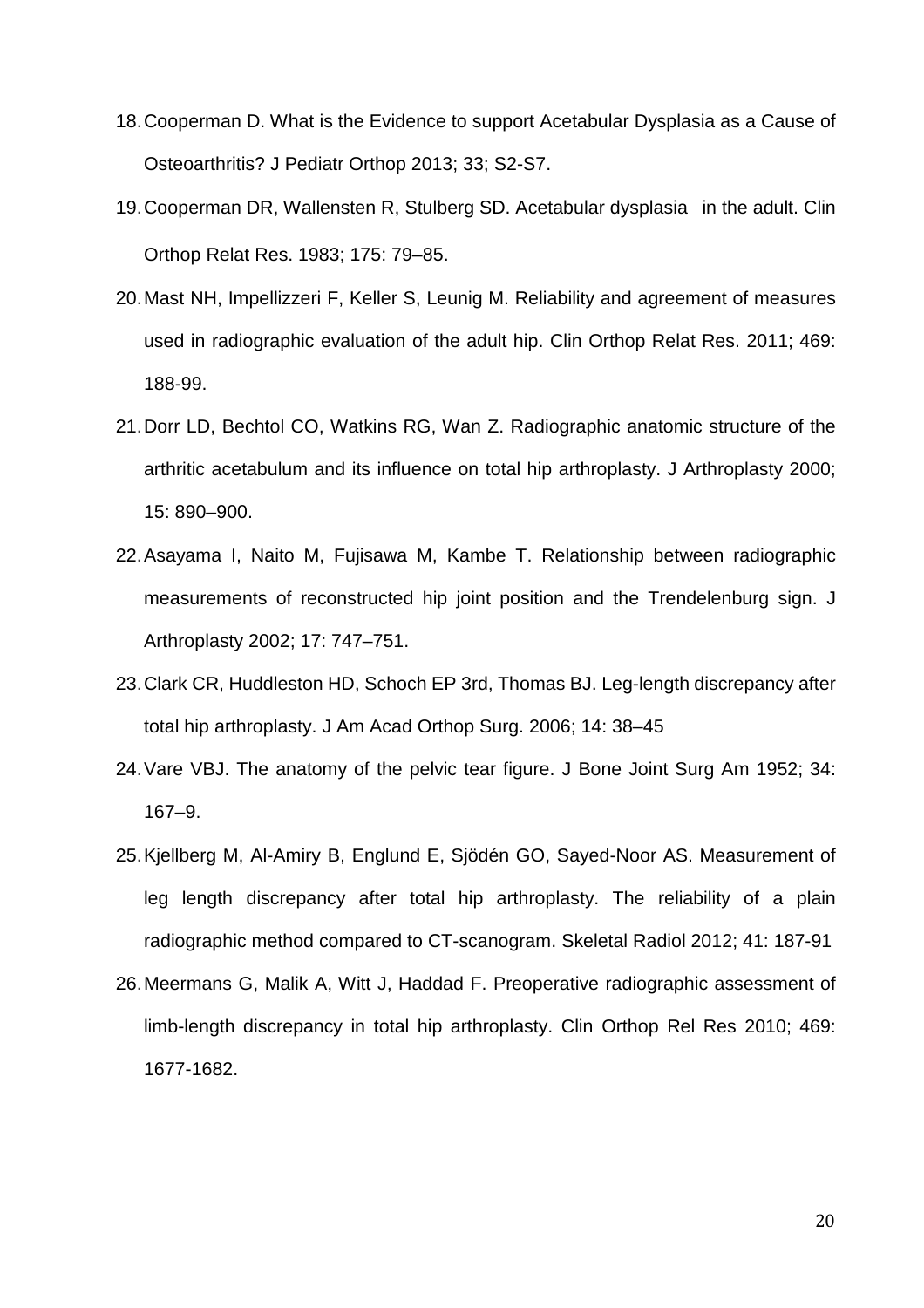- 27.Woolson ST, Hartford JM, Sawyer A. Results of a method of leg-length equalization for patients undergoing primary total hip replacement. J Arthroplasty 1999; 14: 159- 164.
- 28.Fessy MH, N'diaye A, Carret JP, Fischer LP. Locating the center of rotation of the hip. Surg Radiol Anat 1999; 21: 247-250.
- 29.Widmer KH. A simplified method to determine acetabular cup anteversion from plain radiographs. J Arthroplasty 2004; 19: 387– 90.
- 30.Murray DW. The definition and measurement of acetabular orientation. J Bone Joint Surg (Br) 1993; 75: 228–232.
- 31.Lewinnek GE, Lewis JL, Tarr R, Compere CL, Zimmerman JR. Dislocations after total hip-replacement arthroplasties. J Bone Joint Surg Am 1978; 60: 217–220.
- 32.Sarmiento A, Ebramzadeh E, Gogan WJ, McKellop HA. Cup containment and orientation in cemented total hip arthroplasties. J Bone Joint Surg Br 1990; 72-B: 996- 1002.
- 33.DeLee JG, Charnley J. Radiological demarcation of cemented sockets in total hip replacement. Clin Orthop Relat Res. 1976; 121: 20–32.
- 34.Parvizi J, Picinic E, Sharkey PF. Revision total hip arthroplasty for instability: surgical techniques and principles. J Bone Joint Surg Am 2008; 90: 1134-42.
- 35.Kostensalo I, Junnila M, Virolainen P, Remes V, Matilainen M, Vahlberg T, Pulkkinen P, Eskelinen A, Mäkelä KT. Effect of femoral head size on risk of revision for dislocation after total hip arthroplasty: a population-based analysis of 42,379 primary procedures from the Finnish Arthroplasty Register. Acta Orthop. 2013; 84: 342-7.
- 36.Soong M, Rubash HE, Macaulay W. Dislocation after total hip arthroplasty. J Am Acad Orthop Surg. 2004; 12: 314–321.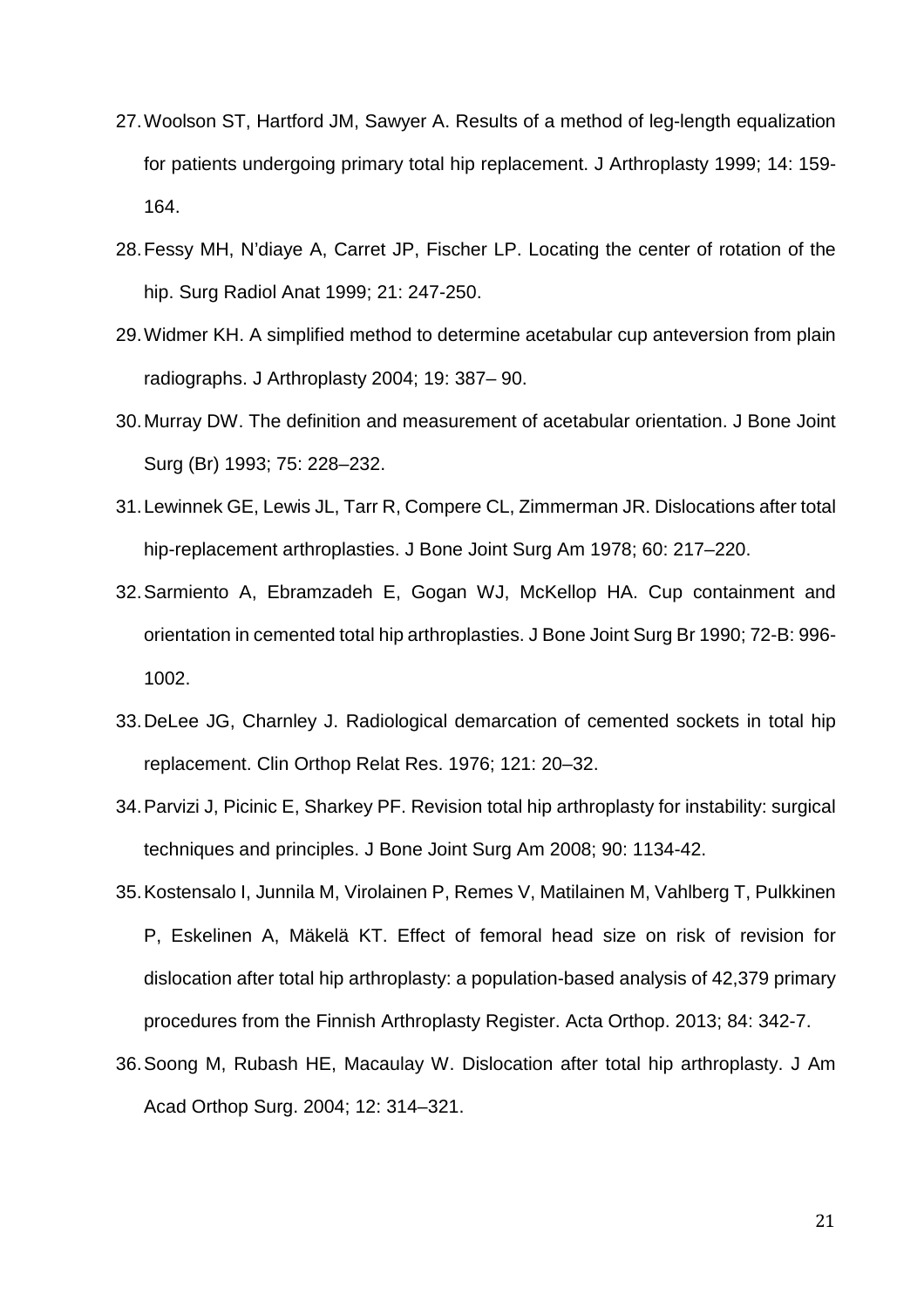- 37.Girard J, Lavigne M, Vendittoli PA, Roy AG. Biomechanical reconstruction of the hip joint: a randomized study comparing total hip resurfacing and total hip arthroplasty. J Bone Joint Surg Br. 2006; 6: 721–726.
- 38.Sanchez-Sotelo J, Berry DJ. Epidemiology of instability after total hip replacement. Orthop Clin North Am. 2001; 32: 543–552.
- 39.Hailer NP, Weiss RJ, Stark A, Karrholm J. The risk of revision due to dislocation after total hip arthroplasty depends on surgical approach, femoral head size, sex, and primary diagnosis. An analysis of 78,098 operations in the Swedish Hip Arthroplasty Register. Acta Orthop 2012; 83: 442–448.
- 40.Jørgensen CC, Kjaersgaard-Andersen P, Solgaard S, Kehlet H. Hip dislocations after 2,734 elective unilateral fast-track total hip arthroplasties: incidence, circumstances and predisposing factors. Arch Orthop Trauma Surg. 2014; 134: 1615-22.
- 41.Sharma V, Morgan PM, Cheng EY. Factors influencing early rehabilitation after THA: a systematic review. Clin Orthop Relat Res 2009; 467: 1400–1411.
- 42.Fackler CD, Poss R. Dislocation in total hip arthroplasties. Clin Orthop Relat Res. 1980; 151: 169–178.
- 43.Patel PD, Potts A, Froimson MI. The dislocating hip arthroplasty: prevention and treatment. J Arthroplasty. 2007; 22: 86–90.
- 44.Berry DJ, von Knoch M, Schleck CD, Harmsen WS. Effect of femoral head diameter and operative approach on risk of dislocation after primary total hip arthroplasty. J Bone Joint Surg Am 2005; 87: 2456–2463.
- 45.Allen CL, Hooper GJ, Frampton CMA. Do larger heads improve the functional outcome in total hip arthroplasty? J Arthroplasty 2014; 29: 401–404.
- 46.Shah SM, Walter WL, Tai SM, Lorimer MF, de Steiger RN. Late Dislocations After Total Hip Arthroplasty: Is the Bearing a Factor? J Arthroplasty. 2017; 32: 2852-56.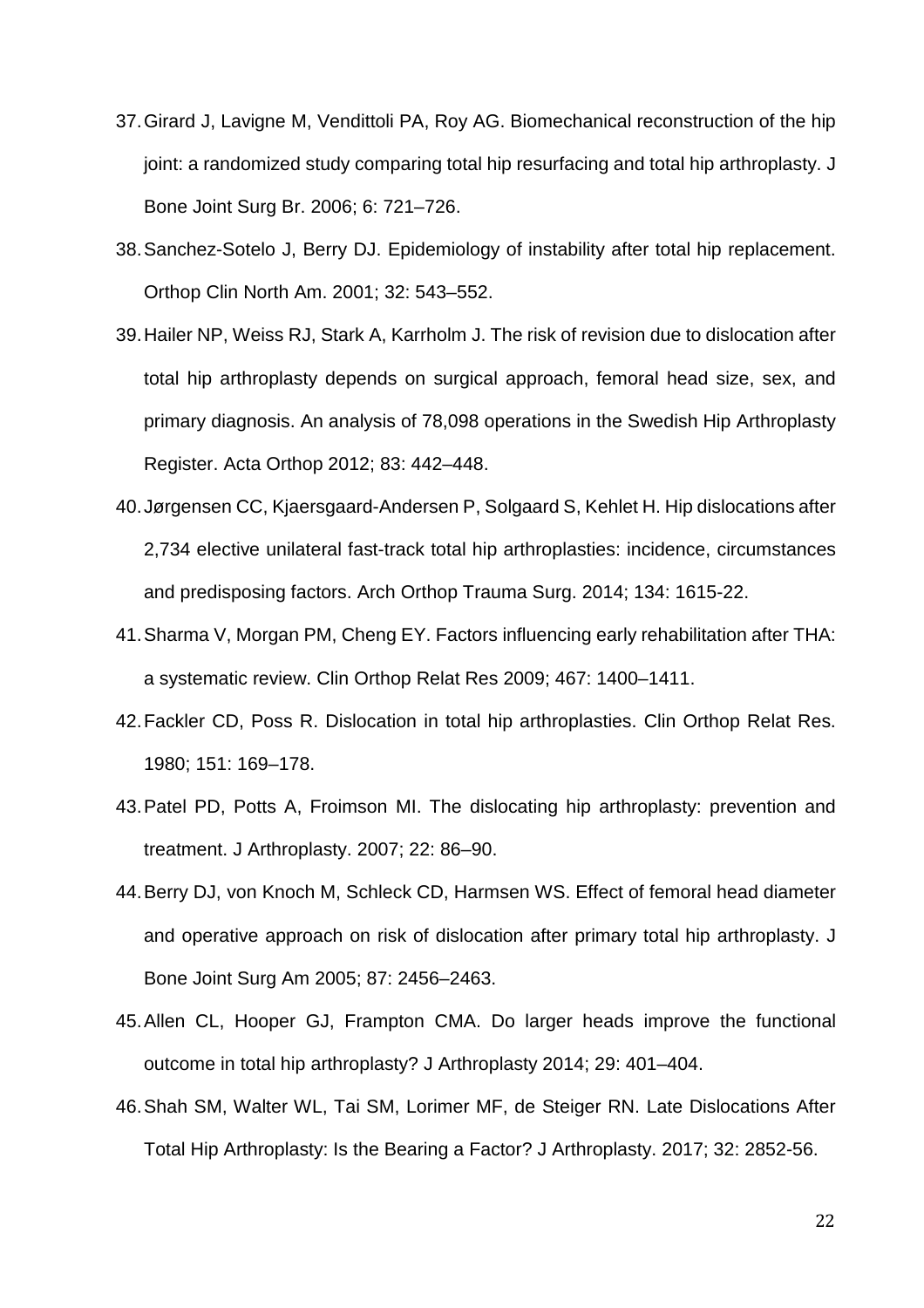- 47.Darrith B, Courtney PM, Della Valle CJ. Outcomes of dual mobility components in total hip arthroplasty: a systematic review of the literature. Bone Joint J. 2018; 100- B: 11-19.
- 48.Kennedy JG, Rogers WB, Soffe KE, Sullivan RJ, Griffen DG, Sheehan LJ. Effect of acetabular component orientation on recurrent dislocation, pelvic osteolysis, polyethylene wear, and component migration. J Arthroplasty 1998; 13: 530–534.
- 49.Berry DJ, von Knoch M, Schleck CD, Harmsen WS. The cumulative long-term risk of dislocation after primary Charnley total hip arthroplasty. J Bone Joint Surg Am 2004; 86: 9-14.
- 50.Hedlundh U, Ahnfelt L, Hybbinette CH, Weckstrom J, Fredin H. Surgical experience related to dislocations after total hip arthroplasty. J Bone Joint Surg Br. 1996; 78-B: 206–209.
- 51.Gausden EB, Parhar HS, Popper JE, Sculco PK, Rush BNM. Risk Factors for Early Dislocation Following Primary Elective Total Hip Arthroplasty. J Arthroplasty. 2018. Epub ahead of print.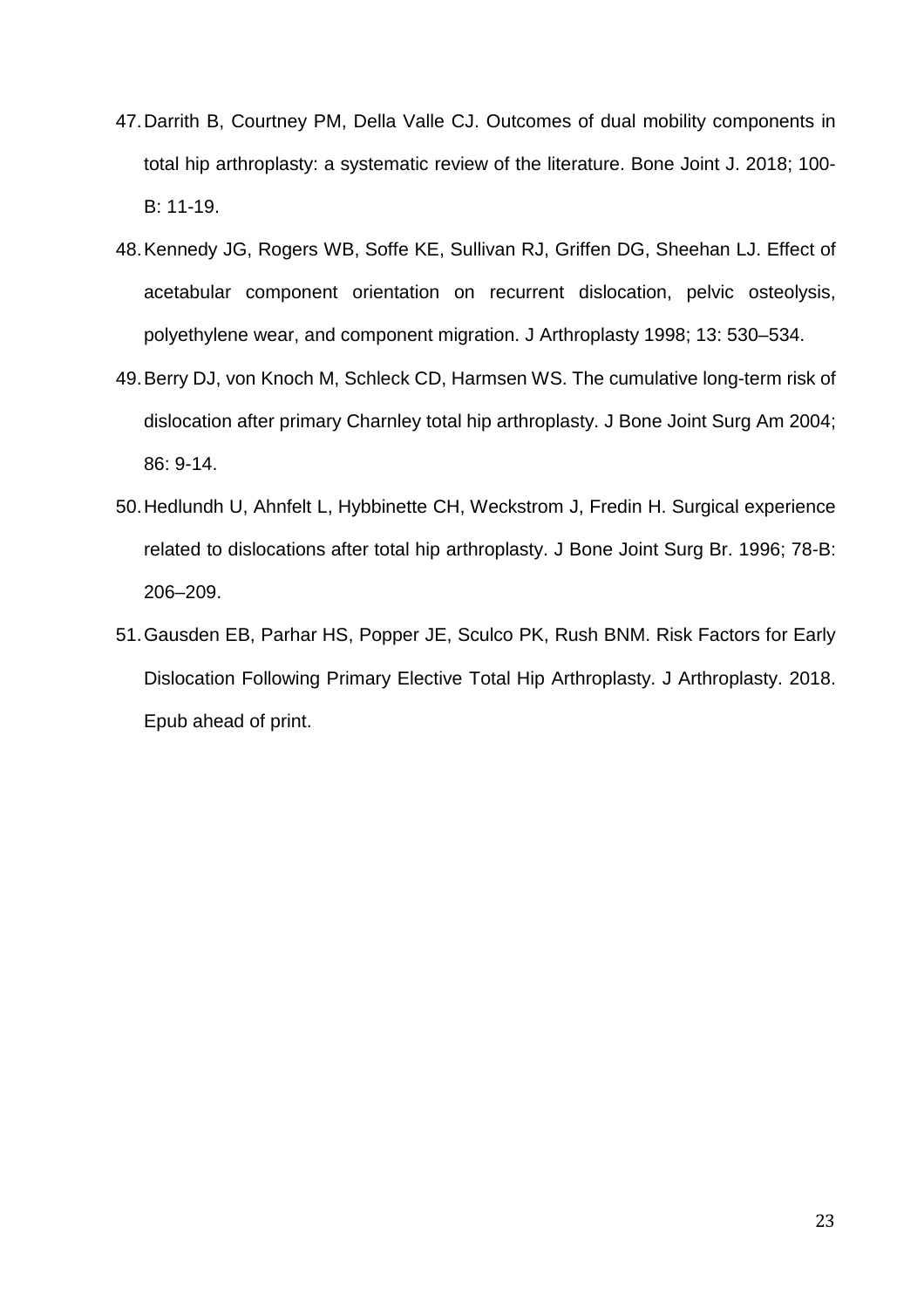# **Tables**

Table 1. Demographic data of the patients.

|                                    | <b>Dislocation</b><br>group<br>$n$ (%) | <b>Control</b><br>group<br>$n$ (%) |       |
|------------------------------------|----------------------------------------|------------------------------------|-------|
|                                    |                                        |                                    | $p-$  |
|                                    |                                        |                                    | value |
| Gender                             |                                        |                                    | 0.757 |
| Male                               | 19 (59.4)                              | 54 (56.3)                          |       |
| Female                             | 13 (40.6)                              | 42 (43.8)                          |       |
| Surgical approach                  |                                        |                                    | 0.707 |
| Posterior                          | 26(81.3)                               | 75 (78.1)                          |       |
| Direct lateral (Hardinge)          | 6(18.8)                                | 21(21.9)                           |       |
| <b>Operation side</b>              |                                        |                                    | 0.759 |
| Left                               | 17(53.1)                               | 48 (50.0)                          |       |
| Right                              | 15 (46.9)                              | 48 (50.0)                          |       |
| Operation diagnosis                |                                        |                                    | 0.046 |
| Primary osteoarthritis             | 16 (50.0)                              | 70 (72.9)                          |       |
| Developmental dysplasia of the hip | 3(9.4)                                 | 10(10.4)                           |       |
| Fracture (acute or sequelae of the |                                        |                                    |       |
| hip)                               | 5(15.6)                                | 4(4.2)                             |       |
| <b>Rheumatoid arthritis</b>        | 3(9.4)                                 | 2(2.1)                             |       |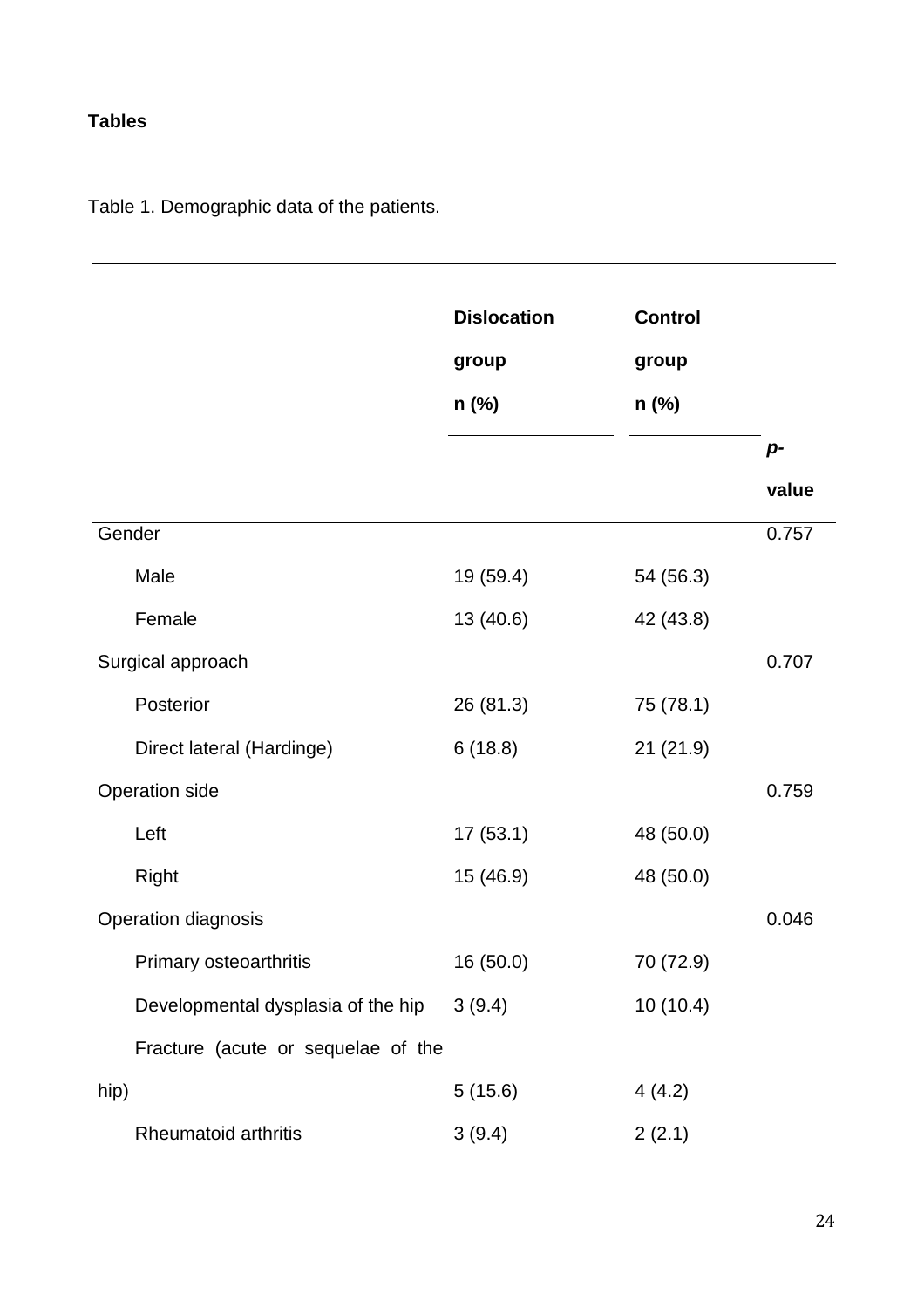| Avascular necrosis                     | 4(12.5)   | 8(8.3)    |         |
|----------------------------------------|-----------|-----------|---------|
| Other arthritis                        | 1(3.1)    | 2(2.1)    |         |
| Diseases affecting risk of dislocation |           |           | 0.147   |
| None                                   | 27 (84.4) | 87 (90.6) |         |
| Rheumatoides arthritis                 | 2(6.3)    | 2(2.1)    |         |
| Other arthritis                        | 1(3.1)    | 0(0.0)    |         |
| Long term cortisone medication use     | 0(0.0)    | 2(2.1)    |         |
| Osteoporosis                           | 0(0.0)    | 1(1.0)    |         |
| Alcohol abuse                          | 2(6.3)    | 1(1.0)    |         |
| Neurological disease                   | 0(0.0)    | 3(3.1)    |         |
| THA type                               |           |           | 1.000   |
| <b>HRA</b>                             | 6(18.8.6) | 18 (18.8) |         |
| <b>Conventional THA</b>                | 26 (81.3) | 78 (81.3) |         |
| <b>Conventional THA subtypes</b>       |           |           | < 0.001 |
| Head diameter > 38mm                   | 8(25.0)   | 61(63.5)  |         |
| Head diameter 38mm                     | 13 (40.6) | 15 (15.6) |         |
| Head diameter <38mm                    | 5(15.6)   | 2(2.1)    |         |
| Femoral implant type                   |           |           | 0.900   |
| <b>Tapered</b>                         | 1(3.1)    | 5(5.2)    |         |
| Fit and fill                           | 25(78.1)  | 72 (75.0) |         |
| Other                                  | 0(0.0)    | 1(1.0)    |         |
| <b>HRA</b>                             | 6(18.8)   | 18 (18.8) |         |
| Intraoperative complication            |           |           | 0.390   |
| None                                   | 27 (84.4) | 90 (93.8) |         |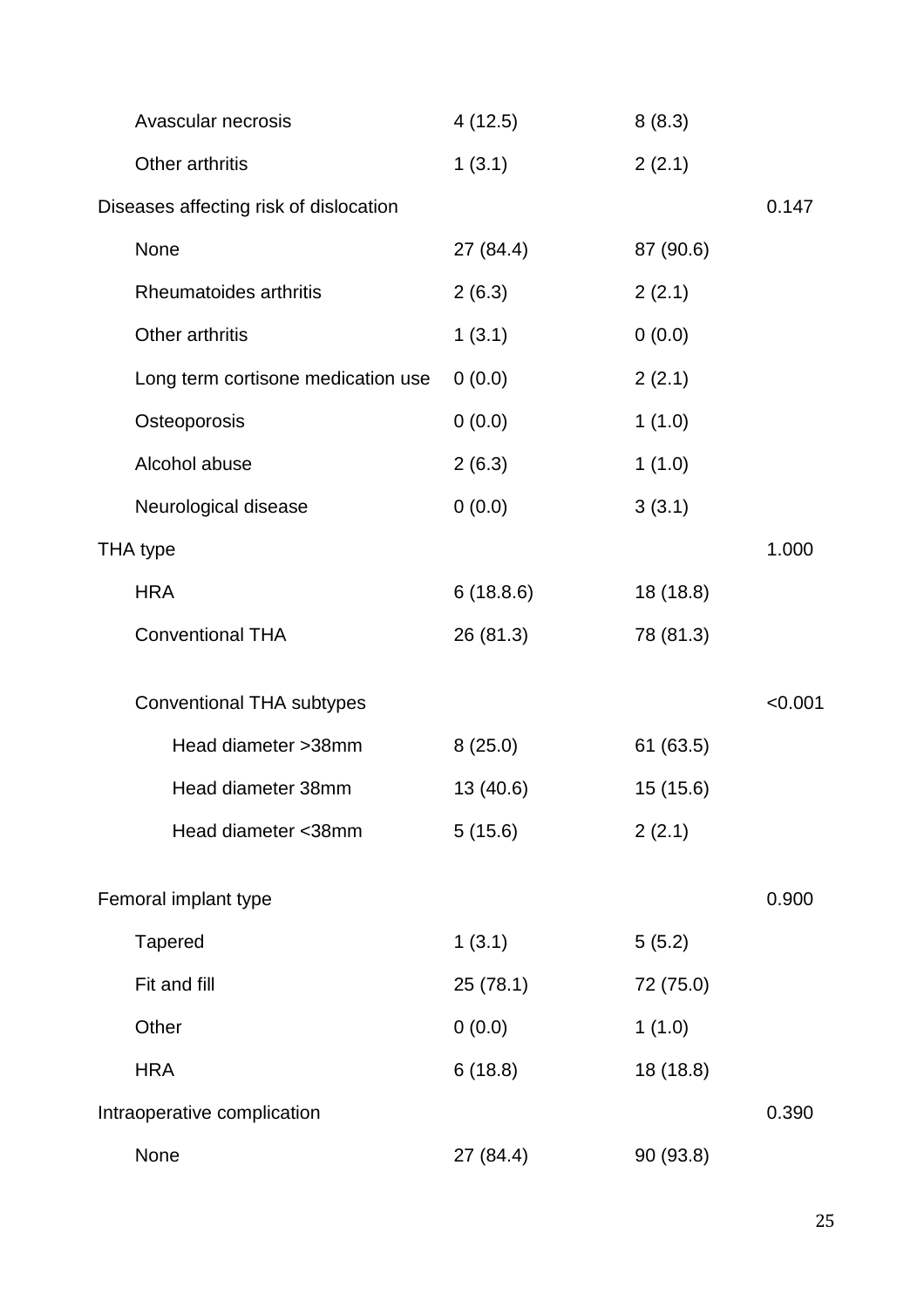| Periprosthetic fracture | 3(9.4) | 3(3.1) |
|-------------------------|--------|--------|
| Nerve injury            | 1(3.1) | 2(2.1) |
| Other                   | 1(3.1) | 1(1.0) |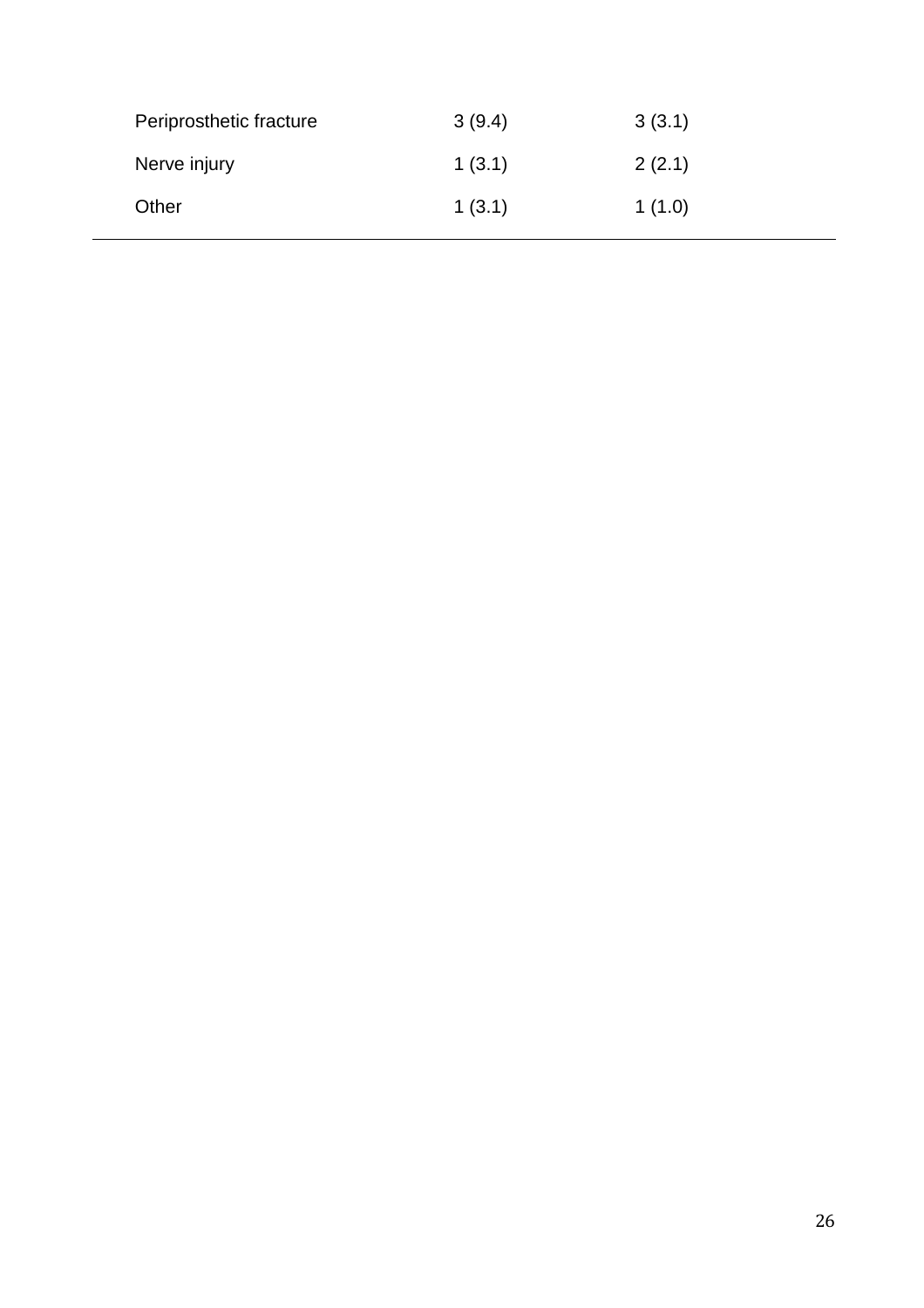Table 2. Radiographic assessments.

|                                       | <b>Dislocation group</b>                                                  | <b>Control group</b>        |                |
|---------------------------------------|---------------------------------------------------------------------------|-----------------------------|----------------|
|                                       |                                                                           |                             | $p-$           |
|                                       |                                                                           |                             | valu           |
|                                       | $n = 32$                                                                  | $n = 96$                    | е              |
|                                       |                                                                           |                             |                |
| Preoperative radiographic             |                                                                           |                             |                |
| measurements                          |                                                                           |                             |                |
|                                       | 41.9 (SD 13.195, range 41.3 (SD 12.885, range 0.16                        |                             |                |
| Center-Edge angle (CE)                | $3.0 - 74.0$                                                              | $14.0 - 76.0$               | $\overline{4}$ |
|                                       | 136.0 (SD 5.734, range                                                    | 135.5 (SD 5.058, range 0.16 |                |
| Neck-femoral shaft angle 124.0-149.0) |                                                                           | $126.0 - 150.0$             | 9              |
|                                       | 0.255 (SD 0.069, range                                                    | 0.254 (SD 0.056, range 0.67 |                |
| Acetabulum depth ratio 0.13-0.48)     |                                                                           | $0.11 - 0.42$               | 6              |
|                                       | Femoral head extrusion 81.3 (SD 13.881, range 81.3 (SD 12.373, range 0.64 |                             |                |
| index (FHEI)                          | 49.0-100.0)                                                               | 54.2-100.0)                 | 4              |
|                                       | 31.9 (SD 6.552, range                                                     | 33.6 (SD 5.856, range 0.64  |                |
| Fessy x, mm                           | $16.2 - 43.2$                                                             | $22.5 - 51.3$               | $\overline{2}$ |
|                                       | 23.8 (SD 7.618, range 22.9 (SD 6.782, range 0.05                          |                             |                |
| Fessy y, mm                           | $10.0 - 41.4.0$                                                           | $11.7 - 50.4$               | $\overline{2}$ |
|                                       | 40.4 (SD 6.273, range 40.2 (SD 8.670, range 0.45                          |                             |                |
| Hip offset, mm                        | $30-50$ )                                                                 | $15-57)$                    | 0              |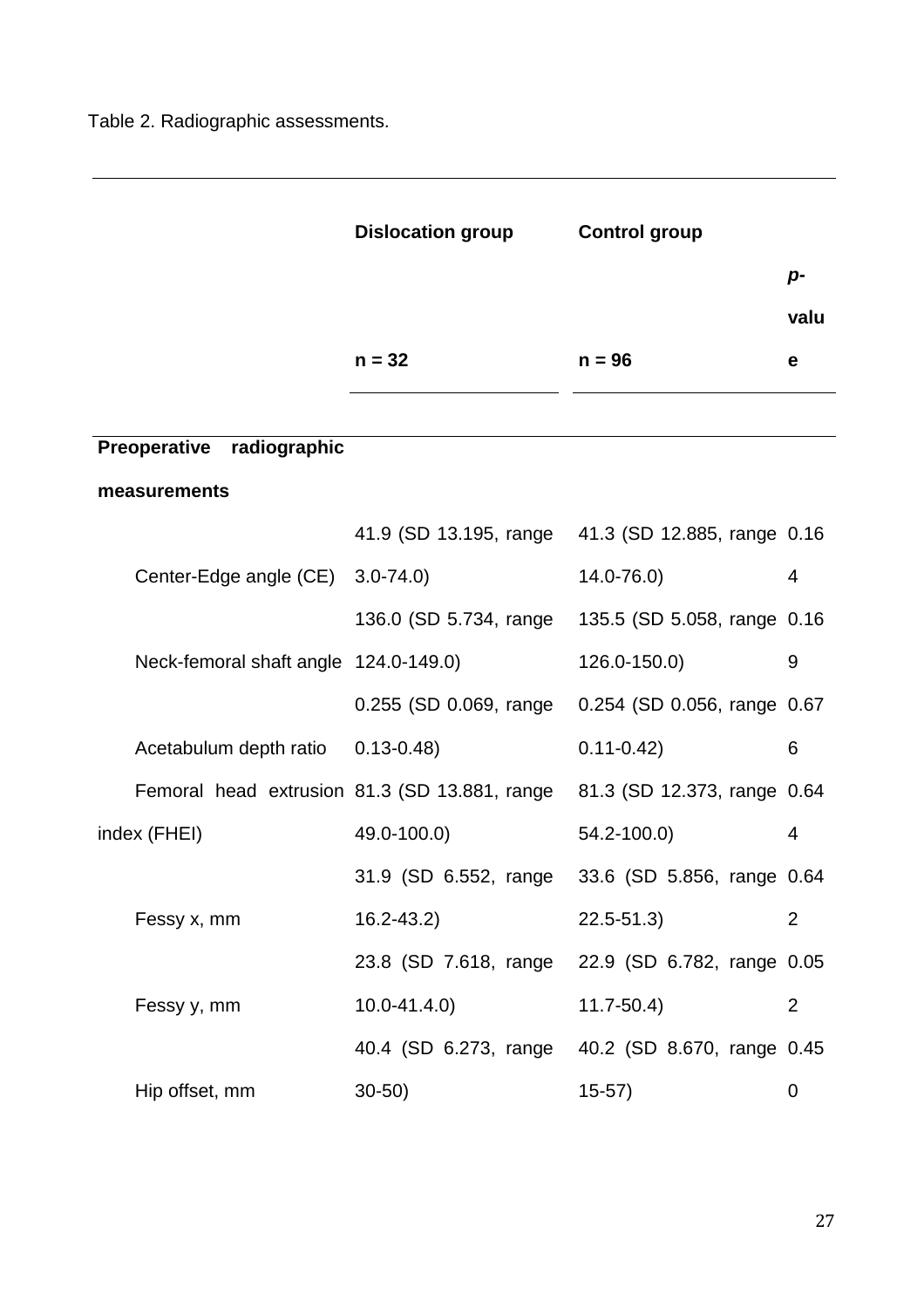|                                  | 37.3 (SD 9.149, range 38.2 (SD 9.086, range 0.20                     |                            |                |
|----------------------------------|----------------------------------------------------------------------|----------------------------|----------------|
| LLD, mm                          | $7-49)$                                                              | $17-59$                    | 2              |
| Postoperative radiographic       |                                                                      |                            |                |
| measurements                     |                                                                      |                            |                |
|                                  | 29.6 (SD 5.477, range 28.2 (SD 4.390, range 0.22                     |                            |                |
| Fessy x, mm                      | $21.6 - 45.0$                                                        | $18.9 - 39.6$              | 9              |
|                                  | 22.8 (SD 6.143, range 22.3 (SD 5.102, range 0.60                     |                            |                |
| Fessy y, mm                      | $13.0 - 46.8$                                                        | $13.5 - 49.5$              | 6              |
|                                  | Change of the hip 3.33 (SD 10.429, range 6.0 (SD 8.638, range - 0.50 |                            |                |
| rotation center, mm -22.7-15.3)  |                                                                      | $21.0 - 27.0$              | 2              |
| Change of the<br>hip             |                                                                      |                            | 0.74           |
| rotation center                  |                                                                      |                            | 6              |
| $<$ 10 $mm$                      | 22(68.8)                                                             | 63 (65.6)                  |                |
| $\geq 10$ mm                     | 10(31.3)                                                             | 33(34.4)                   |                |
| Unable to measure                |                                                                      | 0                          |                |
|                                  | 48.0 (SD 8.533, range                                                | 49.1 (SD 7.375, range 0.16 |                |
| Hip offset, mm                   | $21-64)$                                                             | $32 - 65$                  | $\overline{7}$ |
| Hip                              | offset change 7.5 (SD 7.331, range - 8.8 (SD 6.843, range - 0.65     |                            |                |
| postoperatively, mm              | 1179-18.0)                                                           | $5.5 - 24.3$               | 4              |
|                                  | 45.8 (SD 9.189, range 46.4 (SD 8.513 range 0.15                      |                            |                |
| LLD, mm                          | $34.2 - 62.1$                                                        | $27.0 - 62.1$              | $\overline{2}$ |
| <b>LLD</b><br>change             |                                                                      |                            | 0.15           |
| postoperatively                  |                                                                      |                            | $\overline{2}$ |
| $\leq$ 20 mm lengthing 22 (68.8) |                                                                      | 81 (84.4)                  |                |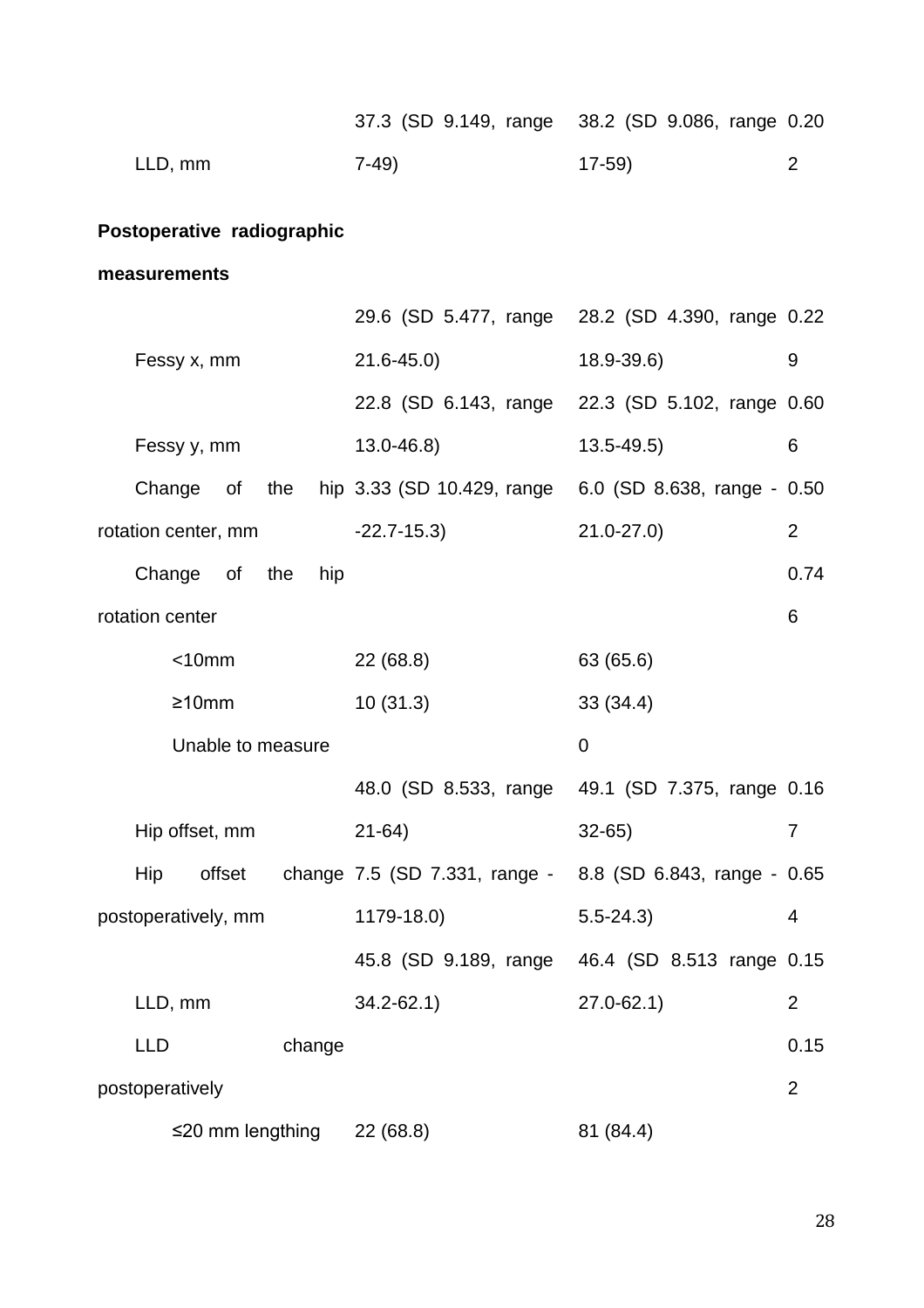|                   | $>20$ mm lengthing 4 (12.5)    |                                 |                                                              | 5(5.2)        |      |  |
|-------------------|--------------------------------|---------------------------------|--------------------------------------------------------------|---------------|------|--|
|                   | Shortening of the leg 4 (12.5) |                                 |                                                              | 6(6.3)        |      |  |
|                   |                                | Unable to measure               | 2(6.3)                                                       | 4(4.2)        |      |  |
|                   | Acetabular                     |                                 | component 47.4 (SD 6.031, range 45.6 (SD 7.805, range 0.95   |               |      |  |
| inclination angle |                                |                                 | $38.0 - 60.0$                                                | $25.0 - 64.0$ | 3    |  |
|                   | Acetabular                     |                                 | component 19.6 (SD 13.421, range 23.2 (SD 10.443, range 0.00 |               |      |  |
| anteversio angle  |                                |                                 | $-12.0 - 40.0$                                               | $-3.0 - 58.0$ | 6    |  |
|                   |                                | <b>Cup position at Lewinnek</b> |                                                              |               | 0.91 |  |
| safe zone         |                                |                                 |                                                              |               | 7    |  |
|                   | <b>No</b>                      |                                 | 19 (59.4)                                                    | 56 (58.3)     |      |  |
|                   | Yes                            |                                 | 13 (40.6)                                                    | 4(41.7)       |      |  |

Table 3. Radiographic classifications.

|                           |              | <b>Dislocation</b><br>group | <b>Control</b><br>group |       |
|---------------------------|--------------|-----------------------------|-------------------------|-------|
|                           |              |                             |                         | p-    |
|                           |              | $n = 32$                    | $n = 96$                | value |
|                           |              |                             |                         |       |
| Preoperative              | radiographic |                             |                         |       |
| classifications           |              |                             |                         |       |
| Acetabulum bone structure |              |                             |                         | 0.011 |
| Type A                    |              | 6(18.8)                     | 3(3.1)                  |       |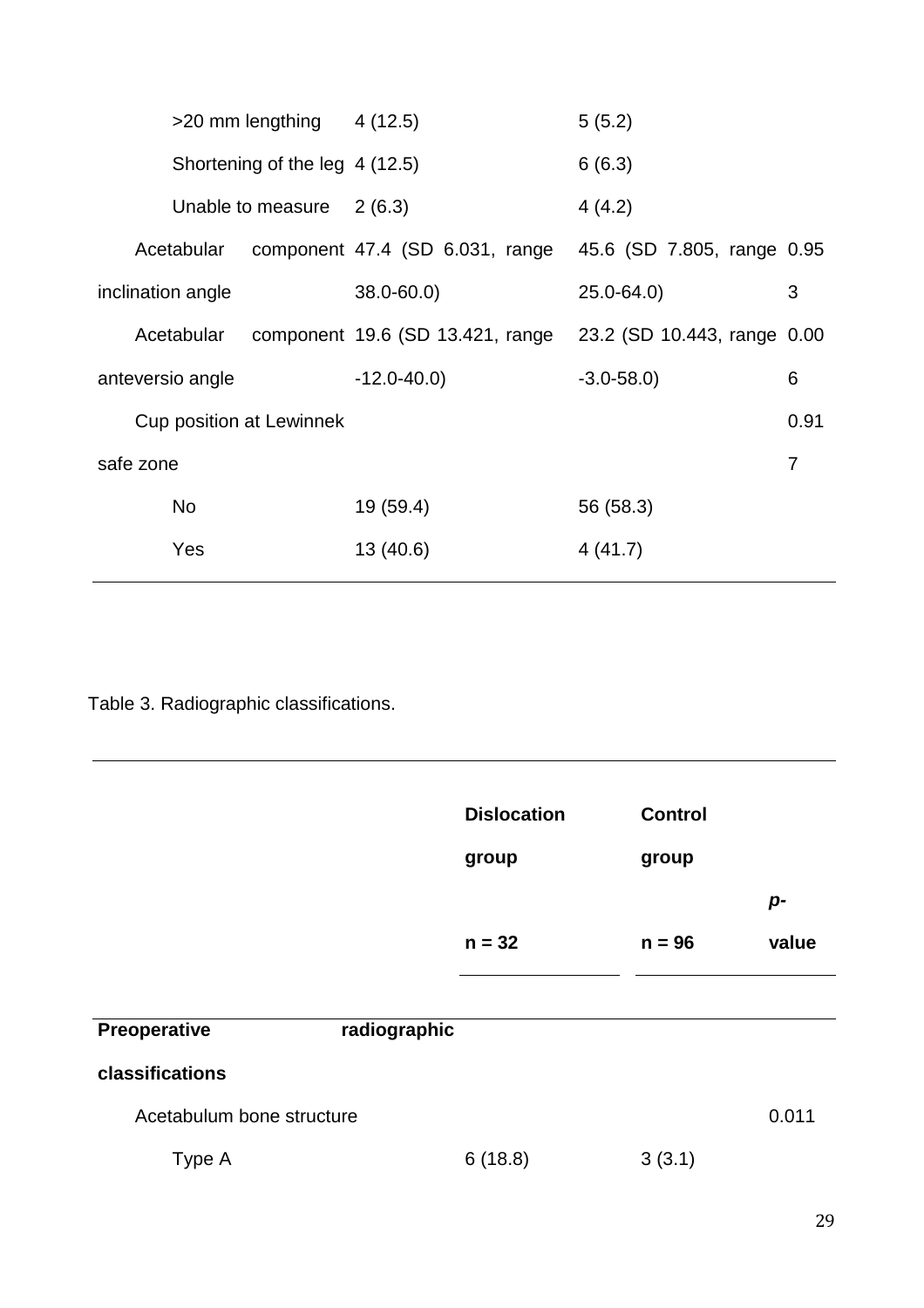| Type B                   | 20(62.5)     | 72 (75.0)        |       |
|--------------------------|--------------|------------------|-------|
| Type C                   | 6(18.8)      | 21(21.9)         |       |
| Crowe DDH classification |              |                  | 0.084 |
| None                     | 26 (81.3)    | 83 (86.5)        |       |
| Type I                   | 2(6.3)       | 7(7.3)           |       |
| Type II                  | 3(9.4)       | 6(6.3)           |       |
| Type III                 | 1(3.1)       | $\boldsymbol{0}$ |       |
| Type IV                  | $\pmb{0}$    | $\mathbf 0$      |       |
| <b>Postoperative</b>     | radiographic |                  |       |
|                          |              |                  |       |
| measurements             |              |                  |       |
| Cup containment          |              |                  | 0.439 |
| Complete 100%            | 19 (59.4)    | 46 (47.9)        |       |
| 90-99%                   | 11(34.4)     | 38 (39.6)        |       |
| 75-90%                   | 2(6.3)       | 12(12.5)         |       |
| <75%                     | $\mathbf 0$  | $\mathbf 0$      |       |
| Radiolucent lines (>2mm) |              |                  | 0.469 |
| None                     | 29 (90.6)    | 92 (95.8)        |       |
| Yes                      | 3(9.4)       | 4(4.2)           |       |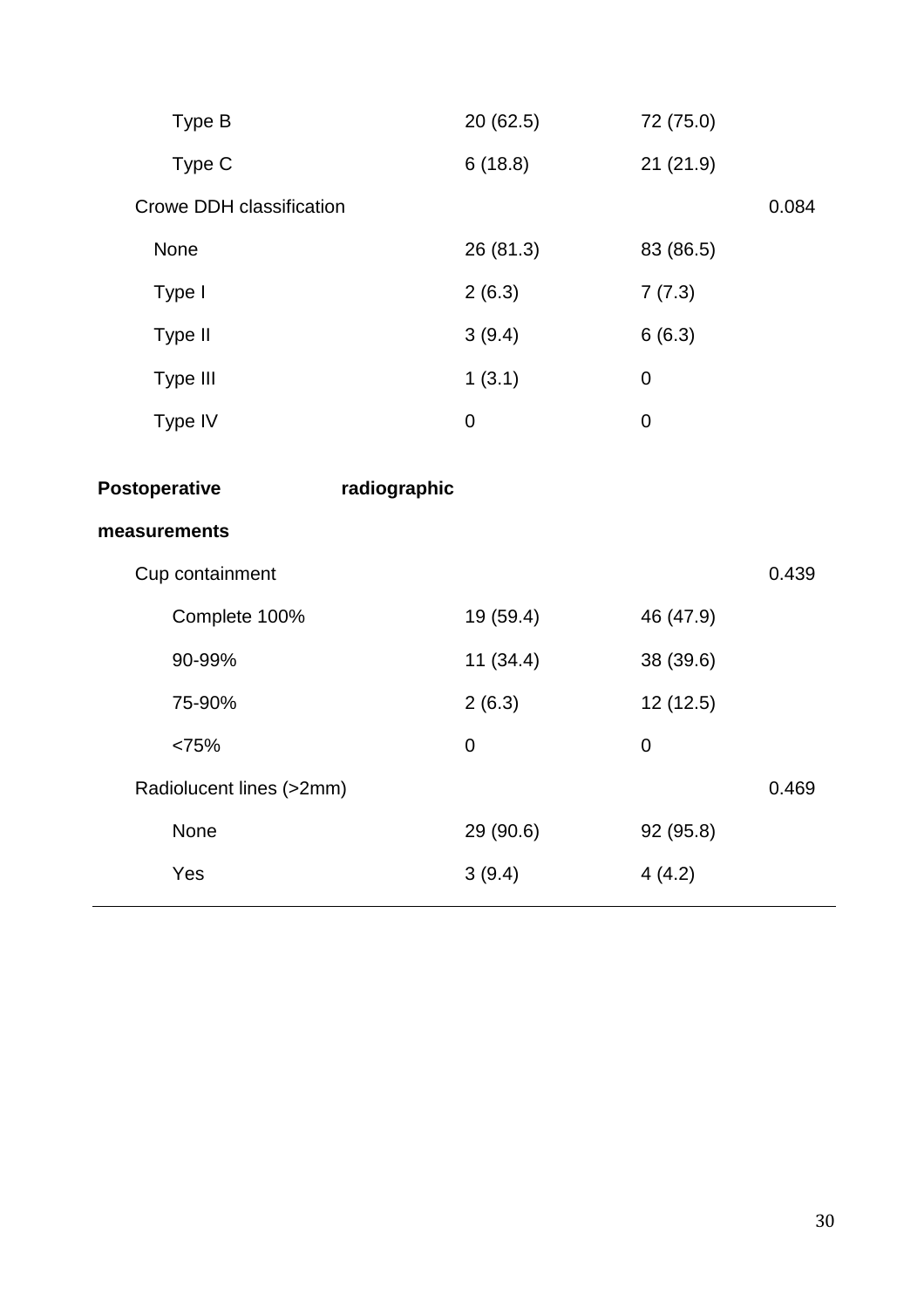|                                  | <b>Dislocation group</b> | <b>Control group</b> |         |
|----------------------------------|--------------------------|----------------------|---------|
|                                  | n (%)                    | $n$ (%)              |         |
|                                  |                          |                      | p-value |
| Revision                         |                          |                      | < 0.001 |
| Yes                              | 10(31.3)                 | 6(6.3)               |         |
| <b>No</b>                        | 22(68.7)                 | 90 (93.7)            |         |
| Reason for revision              |                          |                      | 0.028   |
| <b>Dislocation</b>               | $\overline{7}$           | $\overline{0}$       |         |
| Infection                        | 1                        | 0                    |         |
| Acetabulum component loosening 1 |                          | 1                    |         |
| Periprosthetic fracture          | 1                        | 4                    |         |
| Component malposition            | 0                        | 1                    |         |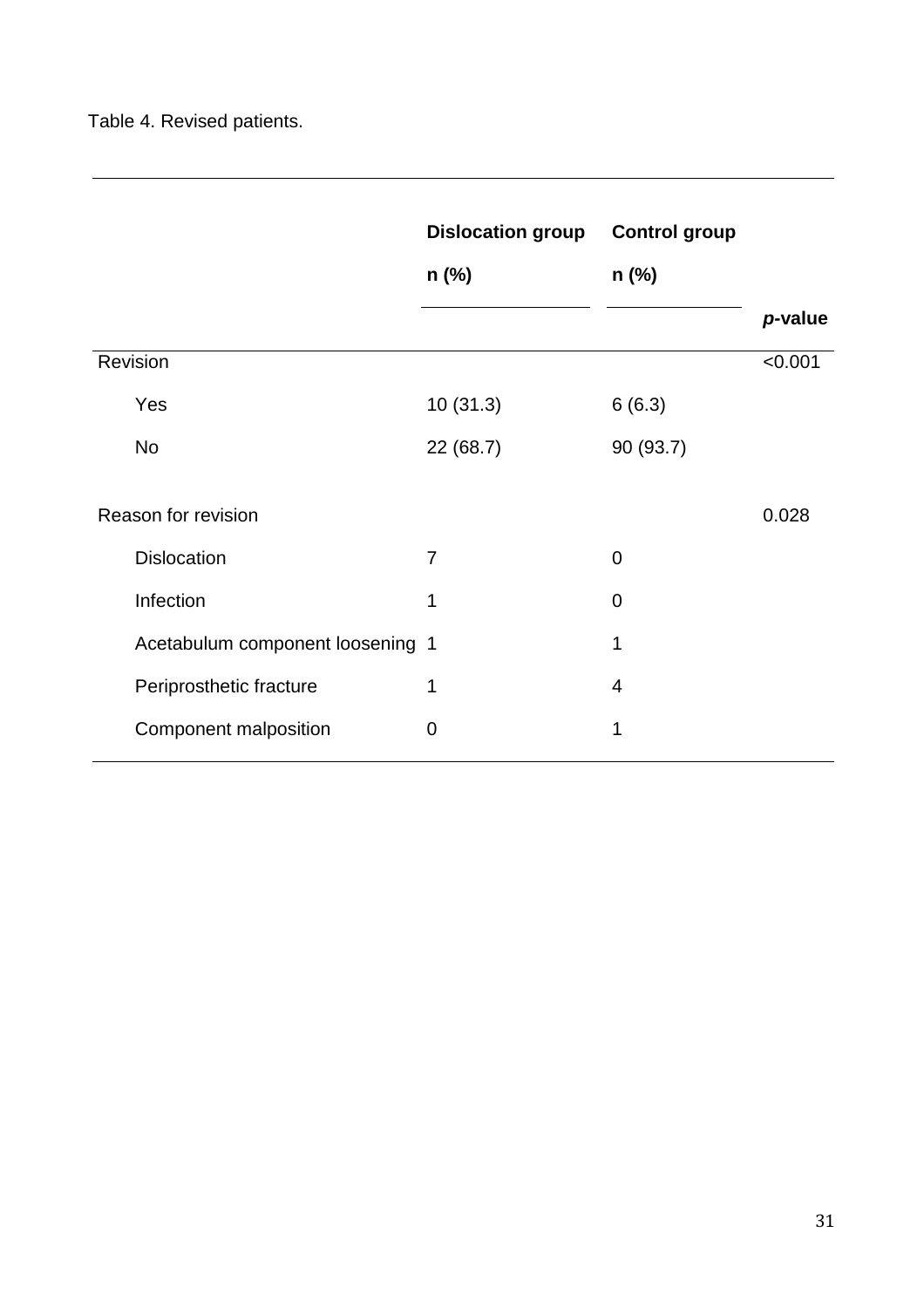| Table 5. Dislocation and revised patients. |  |  |  |
|--------------------------------------------|--|--|--|
|--------------------------------------------|--|--|--|

| Surgical approach         | Follow-up (years) | THA type         | <b>THA</b> model       | Head size | Time to revision | Inclination angle |      | Anteversion angle Lewinnek's safe zone |
|---------------------------|-------------------|------------------|------------------------|-----------|------------------|-------------------|------|----------------------------------------|
| Posterolateral            | 3.9               | Conventional THA | Synergy/BHR            | 46        | 1.3 years        | 39                | $-L$ | N <sub>0</sub>                         |
| Posterolateral            | 4.4               | HRA              | <b>Biomet Recap</b>    | 48        | 36 days          | 55                | N/A  | N <sub>0</sub>                         |
| Posterolateral            | 6.1               | Conventional THA | Biomet BiMetric/M2a38  | 38        | 3 days           | 60                | 35   | N <sub>0</sub>                         |
| Posterolateral            | 6.6               | Conventional THA | Biomet BiMetric/M2a38  | 38        | 44 days          | 42                | 22   | Yes                                    |
| Posterolateral            | 6.1               | Conventional THA | Biomet BiMetric/M2a38  | 38        | 7 days           | 50                | 14   | N <sub>0</sub>                         |
| Posterolateral            | 2.0               | Conventional THA | Corail/Summit Pinnacle | 36        | 39 days          | 40                | -3   | N <sub>o</sub>                         |
| Direct lateral (Hardinge) | 7.9               | Conventional THA | Biomet BiMetric/M2a38  | 38        | 7.0 years        | 48                | 34   | N <sub>0</sub>                         |
|                           |                   |                  |                        |           |                  |                   |      |                                        |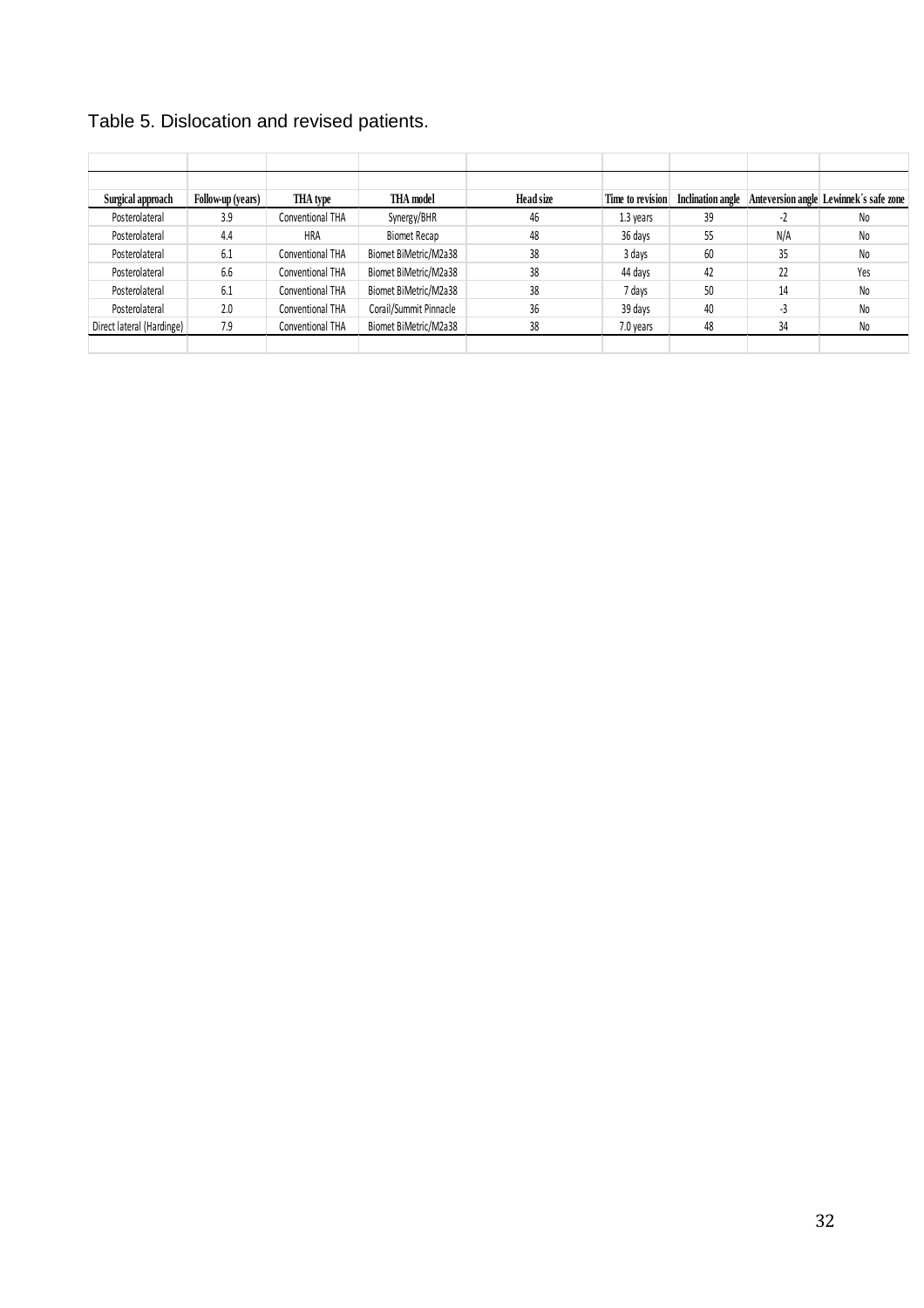# **Figure legends**



Figure 1. Vertical (A) distance of the hip joint center is measured between center of the femoral head and perpendicular to inter-teardrop line. Horizontal (B) distance of the hip joint center is measured from intersection of the distal end of the inter-teardrop line and from the line between inferior edge of the sacroiliac joint and teardrop. Leg length discrepancy (LLD) measurement (C) descripted by Kjellberg (24). D is rotation center of the hip. A standard hip offset measurement (E) descripted by Woolson (26). Center-edge angle (F) is formed by vertical line through the center of the femoral head and perpendicular to the transverse axis of the pelvis.